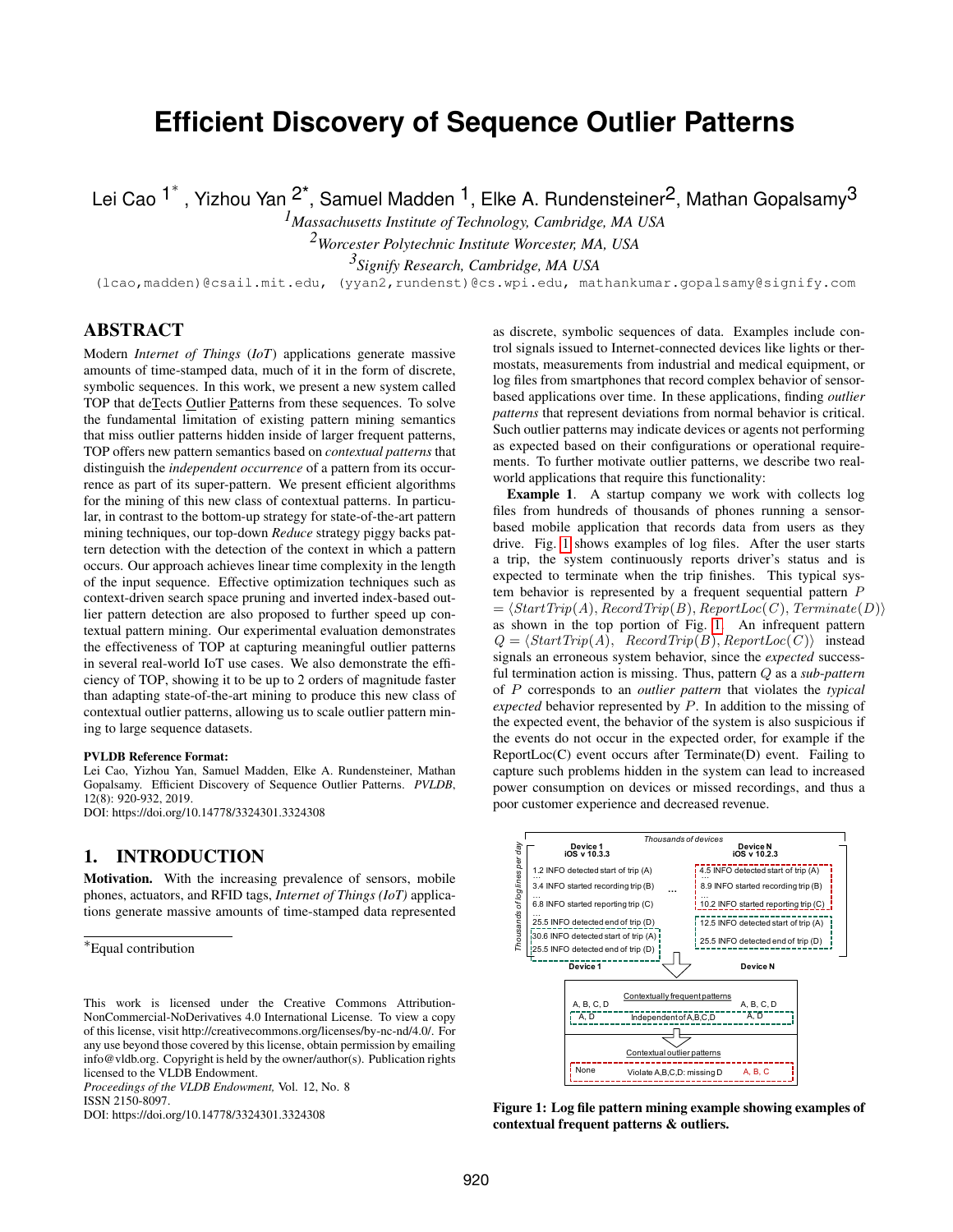Example 2. We have access to data from a hospital infection control system [\[31\]](#page-12-0) that tracks healthcare workers (HCWs) for hygiene compliance (for example sanitizing hands and wearing masks) using sensors installed at doorways, beds, and disinfectant dispensers. In this setting, a HCW is required to wash her hands before approaching a patient. This hygiene compliance protocol is modeled by a frequent pattern  $P =$  $\langle \text{HandWash}(A), \text{Enter}(B), \text{ApproachPatient}(C) \rangle$ . An infrequent pattern  $Q = \langle Enter(B), ApproachPatient(C)\rangle$  represents a *violation of the hygiene compliance protocol*, namely not performing the *HandWash(A)* action before approaching a patient. Therefore, Q should be captured as an *outlier pattern* that as a subpattern of typical pattern  $P$ , violates the hygiene compliance protocol represented by  $P$ . Missing this type of outlier risks healthcare costs and potentially human life caused by avoidable infection.

Therefore, it is critical to capture the outlier patterns that *violate* the typical patterns modeling the expected behavior of the application or devices, e.g., a sub-pattern or a different event type permutation of a typical pattern.

State-of-the-Art & Challenges. To the best of our knowledge, the problem of detecting outlier patterns from sequence data that violate the typical system behavior has not been solved in the literature, as discussed in our related work (Sec. [7\)](#page-10-0).

Designing an outlier pattern detection approach that is both effective and efficient is challenging, for several reasons. First, we need to detect typical patterns. It may seem that the typical patterns can be captured by directly applying existing frequent pattern mining techniques (e.g. [\[1\]](#page-12-1)). Unfortunately, relying on the existing semantics [\[3,](#page-12-2) [13,](#page-12-3) [32,](#page-12-4) [11,](#page-12-5) [12,](#page-12-6) [5\]](#page-12-7) to detect outlier patterns is not effective because existing semantics *do not* distinguish between the *independent occurrence* of a pattern Q and its occurrence as part of its super-pattern  $P$ . Therefore, any sub-pattern  $Q$  of a frequent pattern  $P$  is also designated as a frequent pattern by existing semantics, since the frequency of  $Q$  will never be smaller than the frequency of its super-pattern  $P$ . This is the basis of the well-known Apriori property upon which most pattern mining algorithms are built [\[10\]](#page-12-8). Unfortunately, these semantics miss outlier patterns, because as described in our motivating examples above, an independent occurrence of the *sub*-*pattern* Q of a typical pattern P tends to correspond to an outlier representing anomalous behavior. Thus, to meet this requirement of detecting outlier patterns, new pattern mining semantics are required.

Second, designing an efficient outlier pattern mining technique is challenging. The *pattern-growth strategy* (Growth) that builds patterns from short to long – widely adopted by the pattern mining algorithms [\[29,](#page-12-9) [15,](#page-12-10) [16,](#page-12-11) [37,](#page-12-12) [4,](#page-12-13) [9\]](#page-12-14), prunes unpromising *long* pattern candidates based on the Apriori property. Unfortunately it is not effective in our outlier pattern detection scenario. During the bottom up mining process, Growth produces a large number of short patterns. However, to detect outlier patterns we need to exclude *short* patterns from typical patterns when they occur as part of their super-patterns. Therefore, a post-processing step is required to filter such short patterns. Doing so wastes CPU and memory resources by producing a large number of short patterns that are subsequently discarded. Furthermore, detecting outlier patterns, i.e., violations of the typical patterns, is also challenging because of the enumeration of infrequent patterns, of which there is an overwhelming number in a large dataset, and for which there is no clear property that can be used to prune away unpromising candidates.

Proposed Approach and Contributions. In this work, we describe our system, *TOP*, designed to effectively and efficiently deTect Outlier Patterns. It has been deployed in the data analytics platform of Philips Lighting. TOP features novel *contextual* *pattern* semantics for the effective detection of abnormal system behavior. New mining strategies are also proposed to mine contextual patterns from sequence data. Our key contributions include:

• We define novel *contextual pattern* semantics. By introducing the concept of a *contextual constraint*, whether an instance of a pattern P is counted for frequent pattern mining purposes depends on the *context* in which P occurs. In particular, it is not counted if it appears in a larger pattern found to be typical or abnormal. This contextual constraint separates out the independent occurrences of a *contextual outlier* (CO) pattern from the occurrences as part of its super-patterns. Thus, a CO pattern will not be misclassified as typical simply because it occurs frequently as part of its super-pattern. This ensures that only the patterns capturing typical system behavior in their own right are considered frequent, so called contextually frequent (CF) patterns.

• Instead of using a two-step bottom-up (Apriori) style solution (Growth), we design a customized top-down pattern mining strategy (Reduce) that directly mines the CF patterns *in one step* (Sec. [4.2\)](#page-4-0). Starting from the longest possible contextual patterns, our Reduce strategy recursively constructs patterns from the longest to the shortest. By this, Reduce effectively avoids the unnecessary generation of the large number of short patterns that violates the contextual constraint. Moreover, it saves the extra overhead introduced by the post-processing step.

• Using an event availability-based pruning strategy in the iterative top-down mining process of Reduce, we turn the contextual constraint into a powerful tool to prune all unpromising CF pattern candidates much more rapidly – than otherwise would have been possible (Sec [4.2.2\)](#page-5-0). Our theoretical analysis shows that our Reduce strategy achieves linear time complexity in the length of the input sequence compared to the quadratic complexity of Growth.

• Our approach detects both CF and CO patterns at the same iteration —- rather than mining the sequences twice for each pattern type. In particular, we show that the candidates of CO can be produced almost *for free* as a by-product of the top-down CF pattern mining process (Sec. [4.3\)](#page-7-0).

• Leveraging the relationships between the CO patterns and the CF patterns potentially violated by CO, we design a customized indexing mechanism to speed up the process of mining CO patterns from the CO candidates.

• We perform empirical studies using a mobile app and a lighting app that demonstrate the effectiveness of our TOP system in capturing anomalous patterns in these real world applications.

• We demonstrate a two orders of magnitude performance gain for our Reduce strategy over the state-of-the-art Growth strategy across a wide range of parameter settings on various datasets with both strategies returning identical results.

## 2. CONTEXTUAL PATTERN SEMANTICS

## 2.1 Basic Terminology

Let  $S = \langle (e_1 , t_1 ) (e_2 , t_2 ) \ldots , (e_n , t_n ) \rangle$  denote a **sequence** generated by one device, with  $(e_i, t_i)$  as an event of type  $E_i$  occurring at time  $t_i$ . An example of an event  $(e_i, t_i)$  may be a log entry of a certain type or a user interaction like "purchase" or "click". As alternative to the timestamp  $t_i$  in an event  $(e_i, t_i)$ , we reference the relative position of the event in sequence S as  $(e_i, i)$ . Events in sequence  $S$  are ordered by time. A **sequence dataset**  $D$  is a set of event sequences  $S_i$ , each generated by one device, denoted as  $D = \{S_1, S_2, \ldots, S_N\}.$ 

A sequence pattern (or in short, pattern)  $P = \langle E_1 E_2 ... E_m \rangle$ corresponds to an ordered list of event types  $E_i$ . An occur**rence** of P in sequence S, denoted by  $O_P = \langle (e_1, t_1) (e_2, t_2) \dots \rangle$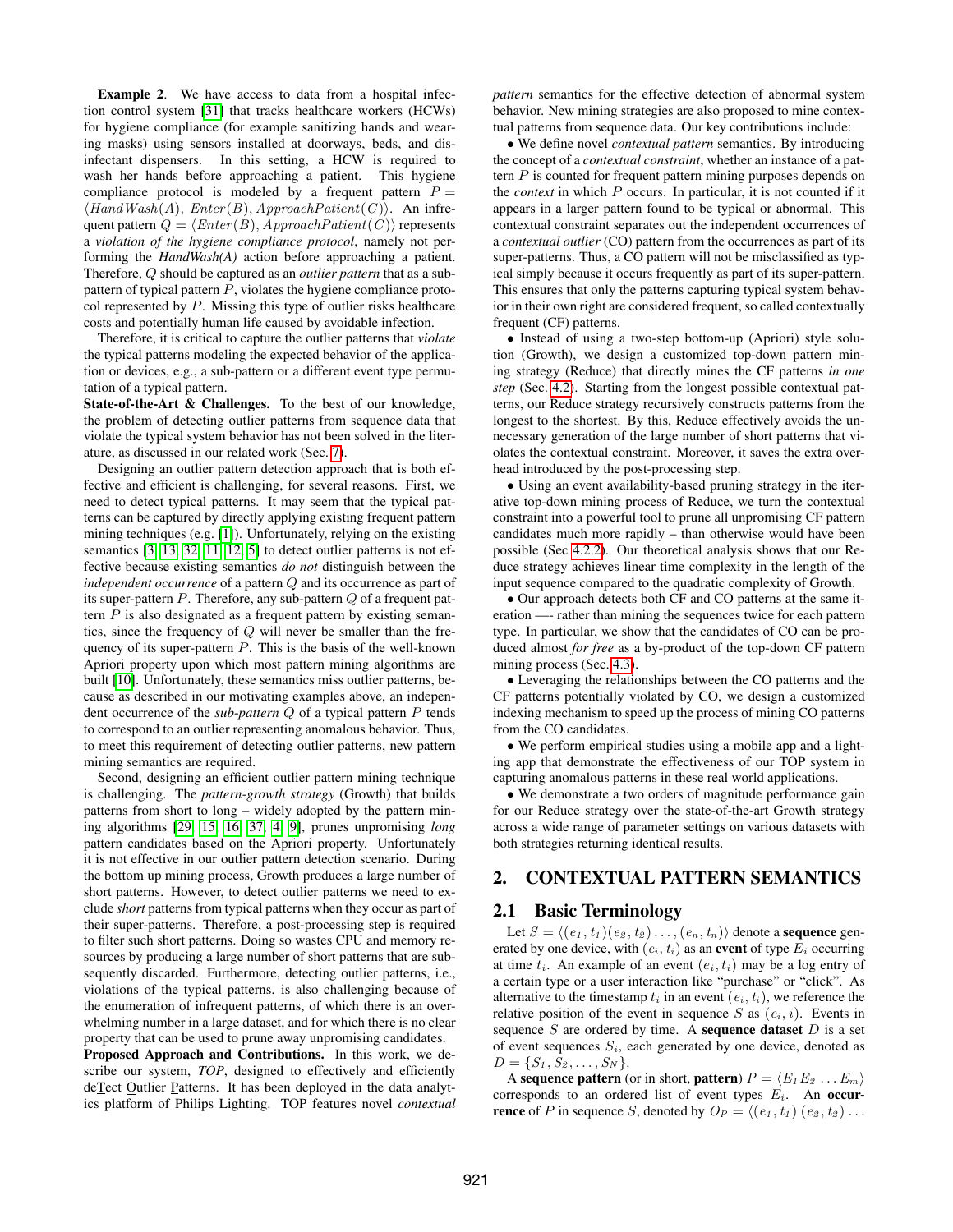$(e_m, t_m)$  is a list of events  $e_i$  ordered by time  $t_i$ , where  $\forall$   $(e_i, t_i)$  $\in$   $O_P$ ,  $e_i$  corresponds to event type  $E_i \in P$  and  $(e_i, t_i) \in S$ .

A pattern  $Q = \langle E_1'E_2' \dots E_l' \rangle$  is a sub-pattern of a pattern  $P = \langle E_1 E_2 ... E_m \rangle$  ( $l \leq m$ ), denoted  $Q \sqsubseteq P$ , if integers  $1 \leq i_1$  $1 < i_2 < \cdots < i_l \le m$  exist such that  $E'_1 = E_{i_1}, E'_2 = E_{i_2}, \ldots,$  $E' = E_{i_l}$ . P is also said to be a **super-pattern** of Q. For example, pattern  $Q = \langle AC \rangle$  is a sub-pattern of  $P = \langle ABC \rangle$ .

## 2.2 Contextual Patterns

We first define the notion of a *contextual constraint*. Based on this concept, we then define the contextually frequent (CF) and contextual outlier (CO) pattern semantics used in TOP. Both CO patterns and CF patterns are called *contextual patterns* in general.

#### <span id="page-2-5"></span>*2.2.1 Contextual Constraint*

The *contextual constraint* determines whether an instance of a pattern is a valid occurrence of this pattern based on the context in which it occurs. The definition of an outlier pattern or frequent pattern only considers its occurrence satisfying the contextual constraint, so called *contextual outlier* (CO) patterns or *contextually frequent* (CF) patterns.

The *contextual constraint* excludes an occurrence  $O_Q$  of pattern  $Q$  from  $Q$ 's support if all events in  $O_Q$  are contained in the occurrences of pattern  $P$ , where  $P$  is frequent and longer than  $Q$ . This distinguishes between an independent occurrence  $O_Q$  of  $Q$ and an occurrence  $O_Q$  as a sub-occurrence of P. Intuitively,  $Q$ is contextually frequent only when it occurs frequently independent from some frequent super-patterns. This avoids reporting abnormal sub-patterns as typical system behavior. For example, the outlier sub-pattern  $Q = \langle ABC \rangle$  in Fig. [1](#page-0-0) would not be reported as typical system behavior (i.e., as contextually frequent by itself), because most of its occurrences occur only as sub-occurrences of the frequent super-pattern  $P = \langle ABCD \rangle$ . Similarly, if an occurrence  $O_Q$  of  $Q$  is a sub-occurrence of an *outlier* super-pattern  $P$ ,  $O_Q$ should not be counted to the support of Q when mining frequent or outlier patterns.

Difference between contextual constraint and the closed/maximal patterns. As the extensions to the basic frequent pattern semantics, *closed pattern* [\[13,](#page-12-3) [32,](#page-12-4) [35\]](#page-12-15) and *maximal pattern* [\[11,](#page-12-5) [12,](#page-12-6) [26\]](#page-12-16) limit the number of output patterns by applying some hard-coded rules. However, unlike our contextual constraint, neither of these notions separate the independent occurrences of a sub-pattern from the sub-occurrences of its super-pattern.

In particular, the *closed pattern* semantics [\[13,](#page-12-3) [32,](#page-12-4) [35\]](#page-12-15) exclude a frequent pattern from the output if its support is identical to the support of one of its super-patterns. Therefore, even if only one independent occurrence of pattern Q exists, Q will still be reported as frequent, despite the fact that Q might be an outlier pattern violating the typical pattern  $P$ . Therefore, the outlier sub-pattern  $Q = \langle ABC \rangle$  in the above example would still be erroneously reported as a typical pattern by closed pattern semantics.

The *maximal pattern* semantics [\[11,](#page-12-5) [12,](#page-12-6) [26\]](#page-12-16) keep only the largest frequent patterns, discarding all sub-patterns of  $P$  when  $P$  is frequent. However, sometimes a sub-pattern of a frequent pattern P may actually be frequent *in its own right*. For example in the mobile app (Fig. [1\)](#page-0-0), the sub-pattern  $Q = \langle StartTrip(A),\rangle$  $Terminate(D)$  ( $Q \sqsubseteq P$ ) may also be frequent, because the app may start a trip and immediately terminate it if some condition (e.g., low battery) occurs. Therefore, Q should also be considered typical. Unfortunately, Q is discarded by the maximal pattern. This might lead us to miss the outlier patterns that violate Q. Instead, our contextual constraint enables us to report both a pattern and its sub-pattern as conceptually frequent when the sub-pattern Q also represents typical system behavior in that it frequently occurs independently from any super-pattern P.

The contextual constraint is formalized in Def. [2.1.](#page-2-0)

<span id="page-2-0"></span>DEFINITION 2.1. *Contextual Constraint. Given a sequence* S *and all length-*M *frequent/outlier patterns in* S *denoted as* P*, an occurrence*  $O_Q = \langle (e_1, t_1) (e_2, t_2) \dots (e_L, t_L) \rangle$  *of a length-L pattern*  $Q = \langle E_1, E_2, ..., E_L \rangle$  *where*  $L < M$ *, is said to satisfy the contextual constraint, if there exists an event*  $e_i \in O_Q$  *such that*  $e_j \notin O_P$ *, for any*  $P \in \mathbb{P}$ *.* 

Beyond the contextual constraint, other constraints in the literature continue to be applicable, such as the gap constraint [\[5\]](#page-12-7).

<span id="page-2-4"></span>DEFINITION 2.2. *Gap Constraint. Given a pattern*  $P = \langle E_1 \rangle$  $E_2 \ldots E_m$  *and a sequence gap constraint seqGap, an occurrence*  $O_P = \langle (e_1, t_1) (e_2, t_2) \dots (e_m, t_m) \rangle$  *of P* has to satisfy the con*dition:*  $t_m$ - $t_1$ - $l \leq$  *seqGap.* 

The sequence gap constraint accounts for the gap between the first event and the last event. It can be expressed either by the count of the events or by the time difference.  $O_P$  is not considered a valid occurrence of  $P$  if it does not satisfy the gap constraint. The gap constraint models the timeliness of the system behavior in IoT. In our infection control app. [\[31\]](#page-12-0), the pattern  $\langle HandWash, Enter, ApproachPatient\rangle$  representing the hygiene compliance regulation (Sec. [1\)](#page-0-1) restricts the time between the hand hygiene and approaching patient. Otherwise the hand hygiene behavior of the HCW might not assure the cleanliness required when approaching the patient.

#### *2.2.2 Contextual Pattern Semantics*

Next, we formally define our contextually frequent (CF) pattern and contextual outlier (CO) pattern semantics.

First, we define the notion of *contextual support* used in both CF and CO semantics.

<span id="page-2-1"></span>DEFINITION 2.3. *Contextual Support. Given a length-*L *pattern*  $Q = \langle E_1, E_2, ..., E_L \rangle$ , the *contextual support* of Q in se $q$ uence  $S$  denoted as  $CSups(Q)$  is defined as the size of the oc*currence set*  $\mathbb{O}_Q$  *of pattern*  $Q$  *in S. Here each*  $O_Q \in \mathbb{O}_Q$  *satisfies the condition: (1)*  $O_Q$  *satisfies the contextual constraint; (2)*  $O_Q \cap$  $O'_Q = \emptyset$ ,  $\forall O'_Q \in \mathbb{O}_Q$  and  $O'_Q \neq O_Q$ .

By Def. [2.3,](#page-2-1) given a pattern  $Q$  when computing its contextual support in a sequence  $S (CSup<sub>S</sub>(Q))$ , only the occurrences that satisfy the contextual constraint are considered. Further, following the common practice used in sequential pattern mining [\[23,](#page-12-17) [27,](#page-12-18) [30,](#page-12-19) [34\]](#page-12-20), these occurrences are not allowed to overlap with each other.

<span id="page-2-3"></span>DEFINITION 2.4. *Contextually Frequent (CF) Pattern. Given a minimal support threshold* minSup*, a pattern*  $Q = \langle E_1, E_2, ..., E_m \rangle$  *is said to be contextually frequent (CF)* in sequence *S* if  $CSups(Q) \geq minSup$ .

Intuitively, a pattern  $Q$  will be a CF pattern in sequence  $S$  if  $Q$ occurs frequently in S independent of any of its CF super-patterns.

The contextual outliers capture the patterns that occur rarely and violate the typical patterns in the system as formally defined next.

<span id="page-2-2"></span>DEFINITION 2.5. *Contextual Outlier (CO) Pattern. Given a count threshold* cntThr *, a pattern* Q *in a sequence* S *is said to be a contextual outlier w.r.t. a CF pattern* P *in* S*, if* Q *satisfies the following conditions:*

 $(I)$   $Q \sqsubset P$ *; or*  $\forall$  *event type*  $E_i \in Q$ *,*  $E_i \in P$  *and* length( $Q$ ) = length(P) and  $Q \neq P$ ;

 $(2)$  *CSup<sub>S</sub>* $(Q) \leq cntThr$ ;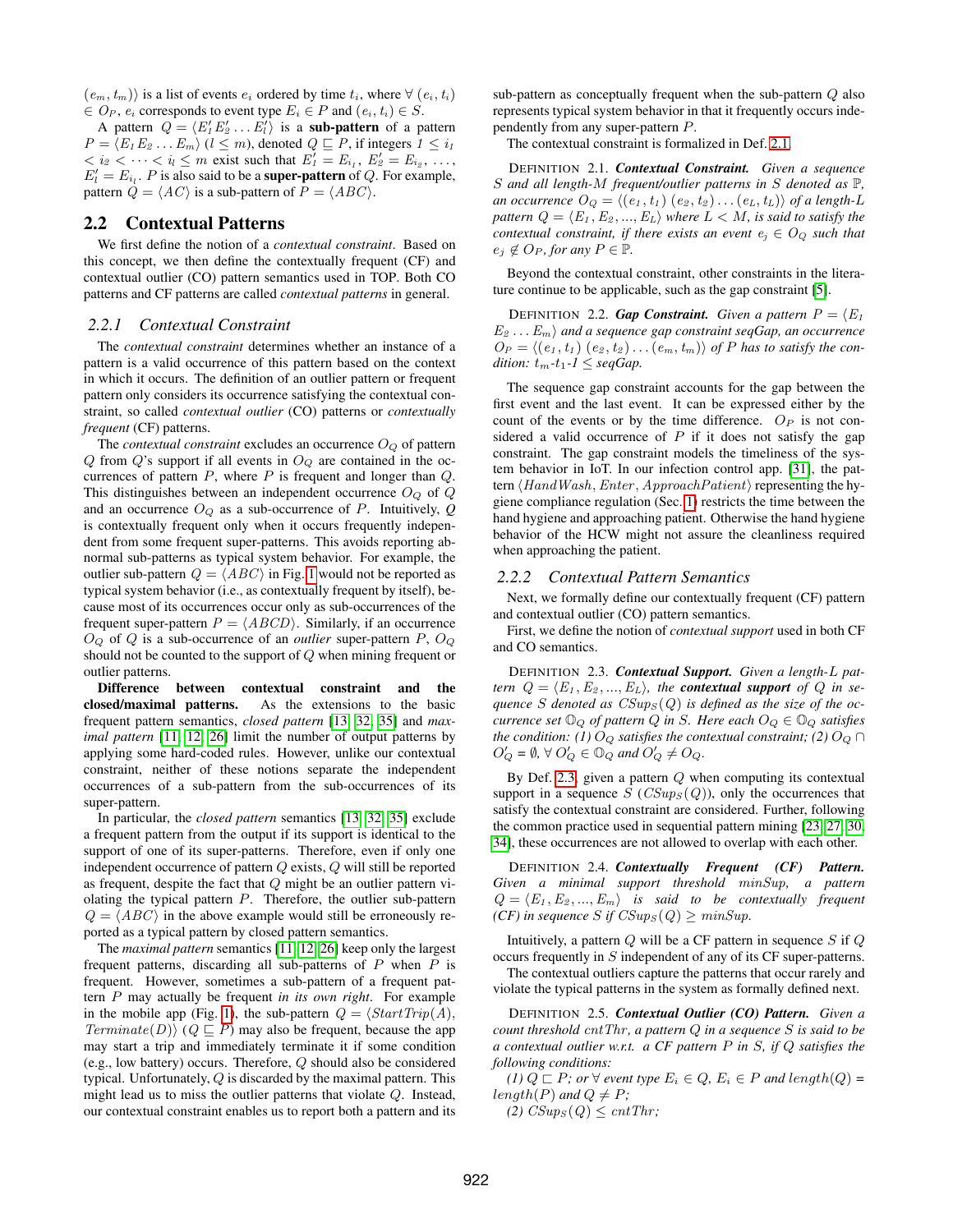By Def. [2.5,](#page-2-2) a pattern  $Q$  is a contextual outlier w.r.t.  $P$ , if  $Q$  is a sub-pattern or a different event type permutation of  $P$  (Condition 1) and Q occurs *rarely* in sequence S of D (Condition 2). For example, given a CF pattern  $P = \langle ABBC \rangle$  in S, pattern  $Q = \langle ABB \rangle$ and pattern  $R = \langle ABCB \rangle$  are CO w.r.t. P if Q and R are rare in S. Of course a CO pattern has to satisfy the contextual constraint defined in Definition [2.1.](#page-2-0)

The CO definition captures sub-pattern outliers that have missing expected events. For example the outlier pattern in the mobile application that misses the expected termination action after finishing a trip, or, in the infection control system the outlier pattern that misses the hand-wash event before the approaching-patient event.

CO also captures the outlier pattern  $O = \langle DatabaseUpdate,$  $LocationUpdate\rangle$  in the mobile app, where two threads monitor the driver's location and the database operations separately. Usually the operation of reporting a location update is followed by a database update operation. Therefore  $P =$  $\langle LocationUpdate, DatabaseUpdate\rangle$  tends to frequently occur and represent typical system behavior. However, occasionally – although rarely– the database updates occur earlier than the location report due to a scheduling error. This violates the time dependency between location update operation and database update operation represented by pattern  $P$ . It is captured by  $CO$  semantics, because O is a different event type permutation of typical pattern P.

## 3. THE OVERALL APPROACH

<span id="page-3-0"></span>

#### Figure 2: The architecture of TOP

TOP employs a one-pass outlier pattern detection strategy that successfully discovers the *CO* patterns by mining the sequence data only once. We now describe the overall structure of TOP.

As shown in Fig. [2,](#page-3-0) the core of TOP is a top-down contextual pattern mining strategy, called *Reduce*. Starting from the longest possible contextual patterns, Reduce recursively constructs shorter patterns in descending order from the longest to the shortest. In each iteration it ensures that the largest possible patterns are discovered.

First, built upon the Reduce strategy, TOP produces the CF patterns in one step by piggybacking pattern detection with the detection of its context in which a pattern occurs, in contrast to the twostep Growth method. This will be further described in Sec. [4.2.](#page-4-0) At the same time, TOP produces the infrequent contextual patterns, as the candidates of CO, almost *for free* as a by-product of the topdown CF pattern mining process. This will be further demonstrated in Sec. [4.3.](#page-7-0) The mining of CF patterns and the generation of CO candidates correspond to the *contextual pattern mining* component in Fig. [2.](#page-3-0)

Then, the *outlier detection* component produces the CO patterns using the CF patterns and CO candidates as input. The detection of contextual outliers is embedded into the iterative top-down mining process of Reduce. In other words, the length-L CF and CO patterns are mined in the same iteration of Reduce as shown in Fig. [2.](#page-3-0) Hence, TOP successfully discovers the CO patterns by mining the input sequence only once. The details are presented in Sec. [5.](#page-7-1)

## 4. CONTEXTUAL PATTERN MINING

We now present the Reduce strategy for mining contextually frequent (CF) patterns and producing the contextual outlier (CO) candidates from one sequence  $S$ . We first introduce how Reduce mines CF patterns. Then we show how to extend Reduce to produce the CO candidates almost for free.

## <span id="page-3-1"></span>4.1 Challenges with Adopting Traditional Strategies for CF Pattern Problem

The contextual constraint complicates the CF pattern mining process. The contextual support of a short pattern is influenced by the status of patterns longer than it. This contradicts the wellknown idea of Apriori, where if a short pattern is infrequent, then its super-patterns are guaranteed to also be infrequent and can be excluded from frequent pattern candidates. Thus, Apriori relies on the status of the short patterns to predict the status of the longer patterns. However, we now have the important observation that in CF semantics the contextual support of a short pattern which determines whether it is a CF pattern cannot be determined without mining longer patterns first.

LEMMA 4.1. *Given a pattern* Q *and the number of its occurrences in sequence S denoted as*  $sup_S(Q)$  *(* $sup_S(Q) \ge minSup_j$ *)*, Q *is not a CF pattern if its supper pattern* P *is a CF pattern, where the contextual support of*  $PCSup_S(P) > sup_S(Q) - minSup.$ 

PROOF. By the definition of CF patterns (Definition [2.4\)](#page-2-3), an occurrence of pattern Q is not counted to its contextual support  $CSup<sub>S</sub>(Q)$  if it is a sub-occurrence of pattern P, where P is a CF pattern and P is a super-pattern of Q. Therefore,  $CSups(Q) \leq$  $sups(Q) - CSups(P)$ . Since  $CSups(P) > sup_S(Q)$  –  $minSup,$  we get  $CSups(Q) \leq sup_S(Q) - CSups(P)$  $sups(Q) - sup_S(Q) + minSup = minSup$ . Therefore, Q is not a CF pattern in this case.  $\square$ 

Two-step Apriori Style Solution. One solution to this problem would be to mine the CF patterns in two steps. As shown at the left of Fig. [3,](#page-4-1) the first step is a traditional Apriori-based mining strategy that finds a set of frequent patterns that are not subject to the contextual constraint. It is a superset of the final contextual frequent pattern set. Since Apriori still holds, the classic patterngrowth strategy widely used in the traditional pattern mining techniques [\[16,](#page-12-11) [37,](#page-12-12) [4\]](#page-12-13) can be used to find these patterns. The second step then filters these frequent patterns that violate the *contextual constraint*. We call this pattern growth-based strategy *Growth*.

Drawbacks of Growth. Although this basic *Growth* approach prunes the search space based on the Apriori property, it has several drawbacks. First, when a large number of long and frequent patterns are generated, it wastes significant CPU and memory resources to generate and then maintain all of the shorter, frequent sub-patterns, most of which are discarded in the second step. Given a length-n pattern, in the worst case it may have to produce and maintain  $(2^n - 2)$  sub-patterns. As confirmed in our experiments, this requires a significant amount of memory – sometimes causing an out-of-memory error – when handling long input sequences.

Worst, the backward filtering introduces extra cost associated with recursively updating the support of these shorter patterns and filtering those that do not conform to the contextual constraint.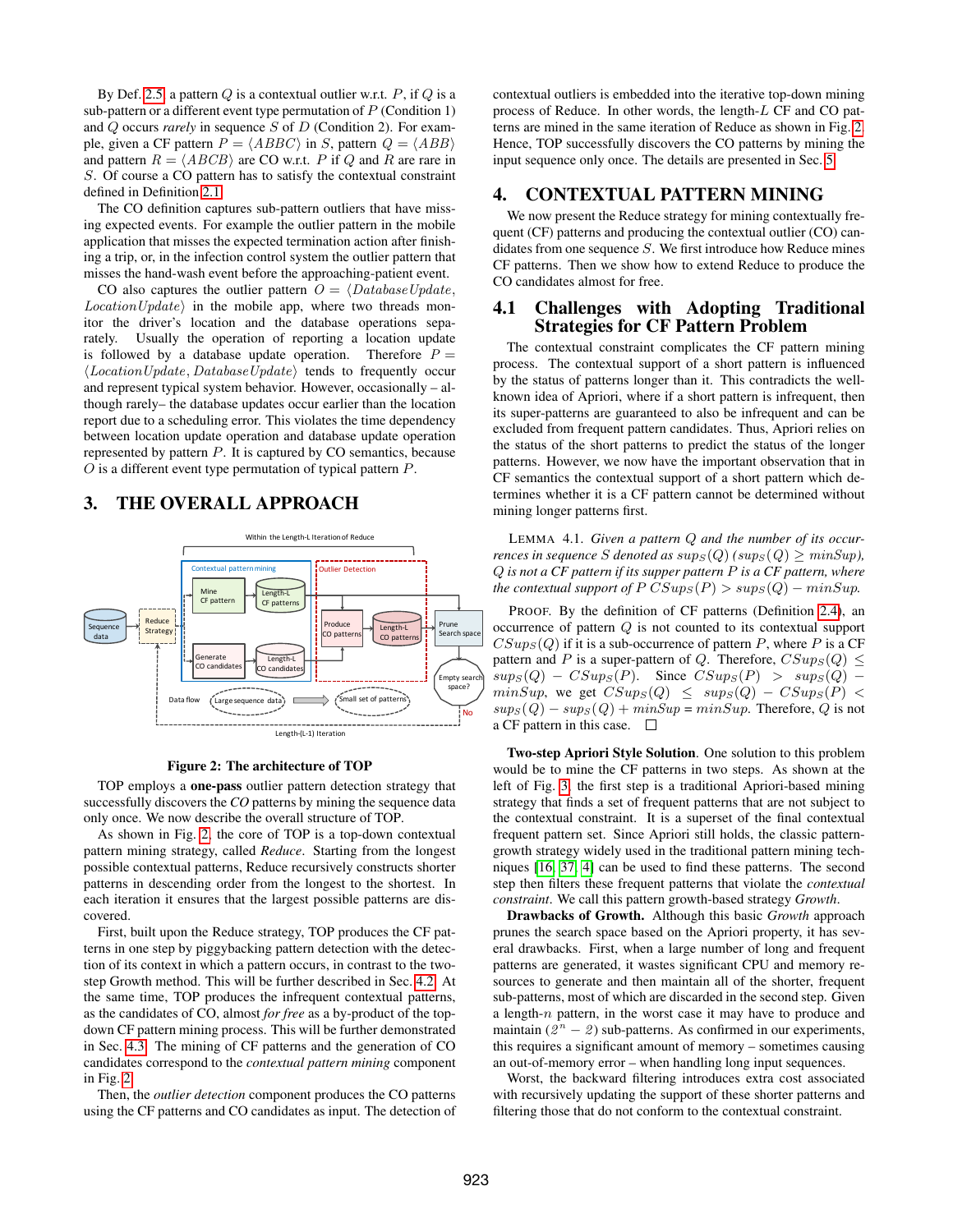<span id="page-4-1"></span>

Figure 3: Growth vs Reduce

It may seem that this filtering operation can be supported by traversing backward along the path that grows from the first event in the prefix of  $P$  to  $P$ . An example is given in Fig. [4.](#page-4-2) We can traverse from  $\langle ABC \rangle$  to  $\langle A \rangle$  to adjust the support of the sub-patterns in  $\langle ABC \rangle$ . However, this method does not work, because this path only contains the sub-patterns of  $P$  that have  $A$  as prefix. Other sub-patterns of  $P$  may exist outside of the path from  $A$ . For exam-ple in Fig. [4,](#page-4-2)  $\langle BC \rangle$  is a sub-pattern of CF pattern  $\langle ABC \rangle$ . However,  $\langle BC \rangle$  is not in the path from  $\langle A \rangle$  to  $\langle ABC \rangle$ . Therefore, given an occurrence of  $CF$  pattern  $P$ , the backward filtering has to be conducted by searching for all its sub-patterns and matching each of its occurrences with each occurrence of any of its sub-patterns. This tends to introduce prohibitive costs due to the potentially huge number of sub-patterns.

# <span id="page-4-0"></span>4.2 Reduce: Reduction-based CF pattern Mining

To address these drawbacks in Sec. [4.1,](#page-3-1) we develop a top-down pattern mining approach that directly mines the CF patterns in one step. The key innovation of this reduction-based approach, called *Reduce*, is that instead of treating the contextual constraint as a performance bottleneck that requires an expensive post-processing step, Reduce leverages it to effectively prune the search space of pattern mining by ensuring longer patterns are found before mining a shorter one. During the top-down mining process, pruning is continuously applied in each iteration. This way, Reduce constructs short patterns only when necessary. Also, Reduce terminates immediately once no available event exists that can form a valid CF pattern. Both our theoretical analysis and experimental evaluation confirm Reduce's efficiency in processing complex sequence data. It has two steps: *search space construction* and *CF pattern mining* as described in detail below.

<span id="page-4-4"></span>Table 1: Search space and Growth & Reduce Strategies

| Event         | Search space                                                                                                                                            | Growth                                                                                                               | Reduce                                     | CF.                                                                |
|---------------|---------------------------------------------------------------------------------------------------------------------------------------------------------|----------------------------------------------------------------------------------------------------------------------|--------------------------------------------|--------------------------------------------------------------------|
| A             | $\langle (a,0)(b,1)(c,2) \rangle$<br>$\langle (a,4)(b,5)(c,6)(a,7) \rangle$<br>$\langle (a, 7)(c, 8)(b, 9) \rangle$<br>$\langle (a, 11)(c, 12) \rangle$ | $\langle A \rangle \langle AB \rangle$<br>$\langle \overrightarrow{ABC} \rangle \langle \overrightarrow{AC} \rangle$ | $\langle ABC \rangle  \langle ABC \rangle$ |                                                                    |
| B             | $\langle (b,1)(c,2)(a,4) \rangle$<br>$\langle (b,5)(c,6)(a,7)(c,8) \rangle$<br>$\langle (b, 9)(a, 11)(c, 12) \rangle$                                   | $\langle B\rangle$ :<br>(BA<br>$\langle BAC \rangle$ $\langle BC \rangle$<br>$\langle BCA\rangle$                    | $\langle BAC\rangle\vert$                  | $\langle BAC\rangle$<br>$\langle BCA \rangle  \langle BCA \rangle$ |
| $\mathcal{C}$ | $\langle (c,2)(a,4)(b,5) \rangle$<br>$\langle (c,6)(a,7)(c,8)(b,9) \rangle$<br>$\langle (c, 8)(b, 9)(a, 11) \rangle$                                    | $\langle CA \rangle \langle CAB \rangle$<br>$\langle CR\rangle$                                                      | $\langle CAB \rangle  \langle CAB \rangle$ |                                                                    |

#### *4.2.1 Reduce Search Space Construction*

Given a sequence S, we construct a search space  $SS_i$  for each *frequent* event type  $E_i$  in S. The search space  $SS_i$  of each  $E_i$ is composed of a set of sequence segments (or subsequences). Each subsequence starts with a different  $E_i$  type event as prefix. The reasons are twofold. First, using this search space, the largest possible pattern with  $E_i$  as prefix can be easily determined.

<span id="page-4-2"></span>

Finding the largest possible pattern is critical for Reduce. Second, it is for the ease of counting the occurrences of a pattern, as we will show in Lemma [4.2.](#page-4-3) To illustrate the search space, we use a running example with the input sequence  $S = \langle (a, 0) \rangle$  $(b, 1)(c, 2)(d, 3)(a, 4)(b, 5)(c, 6)(a, 7)(c, 8)(b, 9)(e, 10)$  $(a, 11)$   $(c, 12)$ . The *minSup* and *seqGap* are both set as 2.

First, in one scan of the sequence, all event types with frequency ≥ *minSup* are identified as frequent event types. All infrequent event types are filtered from  $S$  such as  $D$  and  $E$ , because they cannot appear in any CF pattern. Next, given a frequent event type  $E_i$ , the filtered sequence is divided into multiple subsequences. Each subsequence starts with one type  $E_i$  event and stops whenever its length reaches  $seqGap + 2$  or it hits the end of S. The search spaces for each  $E_i$  in the example are shown in the second column of Tab. [1.](#page-4-4) Note the subsequences could overlap with each other.

Intuitively for each event type  $E_i$ , the largest possible pattern with  $E_i$  as prefix corresponds to the longest subsequence in  $SS_i$ , because no subsequence longer than it would satisfy the *gap constraint* defined in Def. [2.2.](#page-2-4) In other words its length is at most  $seqGap + 2$ .

Next, we show that each occurrence of P with prefix  $E_i$  can be found from one subsequence in search space  $SS_i$  of  $E_i$ .

<span id="page-4-3"></span>LEMMA 4.2. *Given a sequence* S *and a pattern candidate* P with prefix  $E_i$ , any two occurrences  $O_P^1$  and  $O_P^2$  of  $P$  in  $S$  can be *found from two different subsequences*  $S_1$  *and*  $S_2$  *in the*  $\mathbb{SS}_i$  *of*  $E_i$ *.* 

**Proof.** First, any occurrence  $O_P$  of P in S is guaranteed to be contained in a subsequence  $S'$  of  $SS_i$  that starts with the first event of  $O_P$  (type  $E_i$  event). Otherwise  $O_P$  will violate the gap constraint, because the gap between the first event and the last event of  $O_P$  is larger than seqGap. Therefore no valid occurrence  $O_P$  of  $P$  will be missed when searching for each occurrence  $O_P$  independently in each subsequence in the search space  $SS_i$ .

Second, given two occurrences  $O_P^1$  and  $O_P^2$ , which by definition are not overlapping, the first event of  $O_P^1$  and  $O_P^2$  must corresponding to two different type  $E_i$  events. Since any type  $E_i$  event  $e_i$  has one distinct subsequence in  $SS_i$  that starts from  $e_i$ ,  $O_P^1$  and  $O_P^2$ must be from two different subsequences. Lemma [4.2](#page-4-3) is proven.

Lemma [4.2](#page-4-3) not only proves that all occurrences of any given pattern can be discovered from the search spaces, it also inspires an efficient occurrence-based search method. That is, given a candidate pattern P with prefix  $E_i$  and the search space  $SS_i$  corresponding to  $E_i$ , when searching for the occurrence of  $O_P$  in one subsequence  $S_i$ , we only have to search for an occurrence that starts from the first event of  $S_i$  and stop immediately once we find it.

For example, given a sequence  $S = \langle (a, 0) (b, 1) (a, 2) (b, 3) \rangle$  $(a, 4)$   $(b, 5)$ , suppose  $seqGap = 2$ , then the search space SS w.r.t. event type A is composed of subsequences  $S_1$  =  $\langle (a, 0)(b, 1)(a, 2)(b, 3) \rangle$ ,  $S_2 = \langle (a, 2)(b, 3)(a, 4)(b, 5) \rangle$ , and  $S_3 = \langle (a, 4)(b, 5) \rangle$ . Given a pattern candidate AB, it has three occurrences:  $\langle (a, 0)(b, 1) \rangle$ ,  $\langle (a, 2)(b, 3) \rangle$  and  $\langle (a, 4)(b, 5) \rangle$ . Each corresponds to one subsequence in  $SS$ . Although  $S_1$  contains two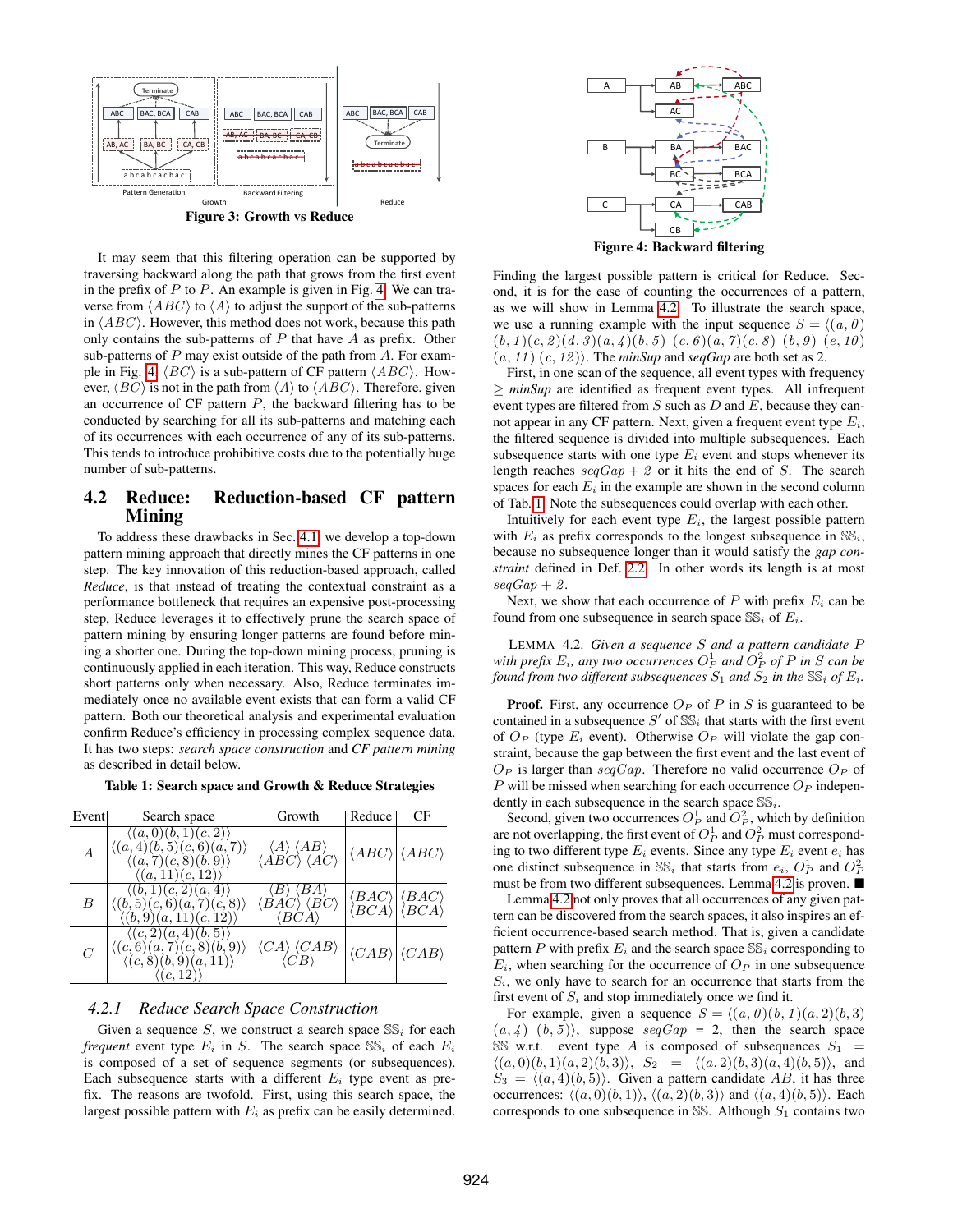occurrences of AB, the second one  $\langle (a, 2)(b, 3) \rangle$  is not counted. It is captured in subsequence  $S_2$  that starts with event  $(a, 2)$ . Similarly, the occurrence  $\langle (a, 4)(b, 5) \rangle$  in  $S_2$  is ignored. It is found in  $S_3$  that starts with event  $(a, 4)$ .

## <span id="page-5-0"></span>*4.2.2 The Reduce Strategy*

The Reduce approach features two key ideas, namely *top*-*down mining* and *event availability-based pruning*.

Top-down Mining Strategy. The top-down mining strategy ensures that in each iteration of the mining process, only the largest CF patterns are generated. Since their contextual supports will not be influenced by any shorter pattern produced later, this saves the post-processing for support adjustment. To achieve this, unlike the traditional Growth strategy which constructs frequent patterns of different prefixes independently, Reduce mines the patterns with different prefixes *simultaneously*. This ensures that the CF patterns with the same length are produced in the same iteration even if they have different prefixes.

Event Availability-based Pruning. Reduce prunes the subsequences in the search space that cannot or do not contain a valid occurrence of a CF pattern. This amounts to an alternative pruning strategy to the Apriori property from traditional bottom up pattern mining. Reduce performs this pruning by dynamically maintaining and updating the "availability" of each event in sequence  $S$ , where an event is available if it has not been used by a longer pattern. The event availability is shared by all patterns with different prefixes, which we call *global availability*. In each iteration of the top-down mining process, after the length-L CF patterns are produced, all events utilized by the length-L CF patterns are marked as unavailable. In this way, the subsequences in the search space that do not contain any event that is still "available" can be safely discarded as shown in Lemma [4.3.](#page-5-1)

<span id="page-5-1"></span>LEMMA 4.3. *Given a search space*  $SS_i$  *of event type*  $E_i$ *, after producing the length-L CF patterns, a subsequence*  $S_i \in \mathbb{SS}_i$  *can be discarded if*  $∀$  *event*  $e_x ∈ S_i$ *,*  $e_x ∈$  *occurrence*  $O_P$  *of*  $P$ *, where* P *is a CF pattern.*

PROOF. By the definition of contextual constraint (Defini-tion [2.4\)](#page-2-3), an occurrence of a pattern Q is invalid if all events  $e_x \in Q$ have been utilized by the patterns P, where length(P) > length(Q). Since all events  $e_i \in S_i$  have been used by the length- $L_i$  patterns where  $L_l \geq L$ ,  $S_j$  cannot produce any valid occurrence in the mining of length- $L_s$  patterns, where  $L_s < L$ . Therefore,  $S_j$  can be removed in the later iterations.  $\Box$ 

This event availability-based pruning significantly reduces the search space for the later evaluation of shorter pattern candidates. The Overall Reduce Algorithm. Alg. [1](#page-5-2) shows the overall process. We explain *Reduce* by our running example with input sequence  $S = \langle (a, 0) (b, 1) (c, 2) (d, 3) (a, 4) (b, 5) (c, 6) (a, 7) \rangle$  $(c, 8)(b, 9)(e, 10)(a, 11)(c, 12)$ ,  $minSup = 2$  and  $seqGap = 2$ used in the gap constraint (Def. [2.2\)](#page-2-4). The global availability (Line 2) is initialized as [1111111111111].

(1) Start. Reduce starts by mining the longest possible patterns, whose lengths are determined as follows. Reduce first computes for each frequent event type  $E_i \in \mathbb{E}$  the maximum length of any subsequence in its search space, denoted as  $eMax$ . Then a global maximum length gMax  $max\{eMax | E_i \in \mathbb{E}\}\$  is computed. gMax is at most equal to  $seqGap + 2$ . This corresponds to the length of the longest possible pattern, because no valid pattern can be longer than the longest subsequence due to the gap constraint (Def. [2.2\)](#page-2-4).

In our example,  $gMax = 4$ , since the longest subsequences are  $\langle abca \rangle$ ,  $\langle bcac \rangle$  and  $\langle cacb \rangle$  (See Tab. [1\)](#page-4-4).

#### <span id="page-5-2"></span>Algorithm 1 Reduction-based approach

|              | 1: function REDUCE(seqGap, minSup, prefixSet)                            |
|--------------|--------------------------------------------------------------------------|
|              | globalAvail $[1 \ldots n] \leftarrow$ global availability, init all true |
|              | $gMax = computeGlobalMaxPatternLength (seqGap, prefixSet)$               |
|              | currentLen = $gMax \leftarrow global$ maximum pattern length             |
| 2:3:4:5:6:7: | while currentLen $> 0$ & prefixSet.size() $> 0$ do                       |
|              | $curFreq = \Box$                                                         |
|              | <b>for</b> $\forall$ prefixSet[i] $\in$ prefixSet <b>do</b>              |
| $\dot{8}$    | <b>if</b> prefixSet[ $i$ ].maxLen > currentLen <b>then</b>               |
| 9:           | curFreq.add(CONSTRUCTCF(prefixSet[i], currentLen, minSup,                |
|              | globalAvail)                                                             |
| 10:          | for $\forall e_i \in \text{curl}$ req do                                 |
| 11:          | globalAvail[j]=false                                                     |
| 12:          | <b>for</b> $\forall$ prefixSet[i] $\in$ prefixSet <b>do</b>              |
| 13:          | $UPDATEPREFIX (prefixSet[i], globalAvailable)$                           |
| 14:          | if prefixSet[i].SS == null then                                          |
| 15:          | $prefixSet$ .remove( $prefixSet[i]$ )                                    |
| 16:          | freqPatterns.addAll(curFreq)                                             |
| 17:          | $currentLen = currentLen-1$                                              |
| 18:          | return freqPatterns                                                      |

Once  $qMax$  is determined, Reduce starts mining the length $qMax$  patterns (Line 4). Reduce examines whether the longest subsequences can form CF patterns by grouping together the subsequences that are the occurrences of the same pattern and counting the subsequences in each group.

In our example, there exits only one subsequence with length  $\geq 4$  in the search space of each event type, that is  $\langle abca \rangle$  for event type A. Since the support threshold  $minSup$  is set to 2, no length-4 CF pattern can be generated.

(2) Search Space Pruning. If a length- $gMax$  sequence P is found to be frequent, then the events in each occurrence of  $P$  are marked as unavailable in the global availability array by our event availability maintenance strategy. This takes constant time for each event. This operation is conducted only after all length- $qMax$  patterns are processed (Lines 10-11). The search space associated with each prefix is updated based on the latest global availability (Lines 12-13). By Lemma [4.3](#page-5-1) the subsequences in the search space that do not contain any event that is still "available" are discarded. Thereafter those prefixes that have an empty search space are removed from the prefix list (Lines 14-15).

(3) CF Pattern Construction. After processing the lengthgMax patterns, Reduce recursively constructs shorter patterns in a descending order from length- $(gMax-1)$  to length-1 (Line 17). This mining process terminates when length-1 patterns are generated or no prefix is available in the prefix list (Line 5). The details are shown in Alg. [2](#page-5-3) (constructCF subroutine).

<span id="page-5-3"></span>

|  | <b>Algorithm 2</b> CF pattern construction for prefix $i$ |  |
|--|-----------------------------------------------------------|--|
|--|-----------------------------------------------------------|--|

| globalAvail)<br>2:<br>subseqs $\leftarrow$ HashMap $\lt$ String, Integer $>$<br>3:<br>usedPositions $\leftarrow$ HashMap $\lt$ String,BitMap $>$<br>$rac{4}{5}$<br>$freqSeg = []$<br>for seq $\in$ prefix[i].SS do<br>6:<br>$Set$ subs = $FINDSUBSEOS(seq, currentLen, globalAvailable)$<br>7:<br>for $O_P \in$ subs do<br>8:<br><b>if</b> NOTUSED( $O_P$ , usedPositions.get(P)) then<br>9:<br>subseqs.put( $P$ , subseqs.get( $P$ )+1)<br>10:<br>$SETUseD(O_P, usedPositions.get(P))$<br>11:<br>for $P \in$ subseqs do<br>12:<br>if subseqs.get( $P$ ) > minSup then<br>13:<br>freqSeqs.add $(P)$<br>14:<br>return freqSeqs | 1: function CONSTRUCTCF(Object prefix[i], int currentLen, int minSup, boolean. |
|-------------------------------------------------------------------------------------------------------------------------------------------------------------------------------------------------------------------------------------------------------------------------------------------------------------------------------------------------------------------------------------------------------------------------------------------------------------------------------------------------------------------------------------------------------------------------------------------------------------------------------|--------------------------------------------------------------------------------|
|                                                                                                                                                                                                                                                                                                                                                                                                                                                                                                                                                                                                                               |                                                                                |
|                                                                                                                                                                                                                                                                                                                                                                                                                                                                                                                                                                                                                               |                                                                                |
|                                                                                                                                                                                                                                                                                                                                                                                                                                                                                                                                                                                                                               |                                                                                |
|                                                                                                                                                                                                                                                                                                                                                                                                                                                                                                                                                                                                                               |                                                                                |
|                                                                                                                                                                                                                                                                                                                                                                                                                                                                                                                                                                                                                               | $\triangleright$ Iterate each sequence                                         |
|                                                                                                                                                                                                                                                                                                                                                                                                                                                                                                                                                                                                                               |                                                                                |
|                                                                                                                                                                                                                                                                                                                                                                                                                                                                                                                                                                                                                               |                                                                                |
|                                                                                                                                                                                                                                                                                                                                                                                                                                                                                                                                                                                                                               |                                                                                |
|                                                                                                                                                                                                                                                                                                                                                                                                                                                                                                                                                                                                                               |                                                                                |
|                                                                                                                                                                                                                                                                                                                                                                                                                                                                                                                                                                                                                               |                                                                                |
|                                                                                                                                                                                                                                                                                                                                                                                                                                                                                                                                                                                                                               |                                                                                |
|                                                                                                                                                                                                                                                                                                                                                                                                                                                                                                                                                                                                                               |                                                                                |
|                                                                                                                                                                                                                                                                                                                                                                                                                                                                                                                                                                                                                               |                                                                                |
|                                                                                                                                                                                                                                                                                                                                                                                                                                                                                                                                                                                                                               |                                                                                |

The ConstructCF subroutine mines length-l CF patterns for a prefix  $E_i$ . First, it generates all length-l occurrences from the search space of  $E_i$ . Only the subsequences containing at least l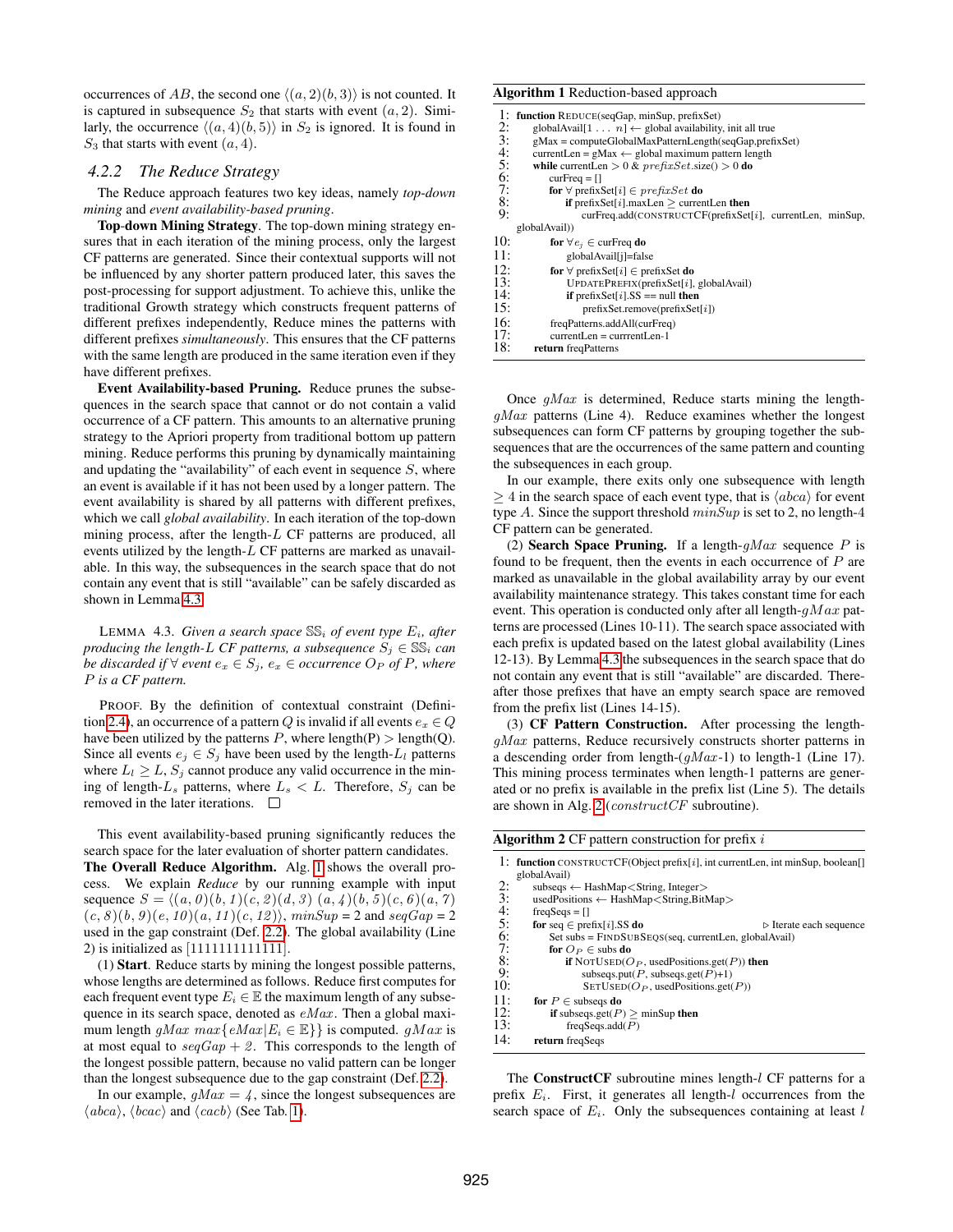events are considered. Since the subsequences in the search space of  $E_i$  are indexed by length, locating subsequences with length more than  $l$  can be done in constant time. In the running example, to generate length-3 CF patterns for prefix- $\langle B \rangle$ , all three subsequences, namely  $\langle bcac \rangle$ ,  $\langle bca \rangle$  and  $\langle bac \rangle$  would be considered. The length-4 subsequence  $\langle bcac \rangle$  could generate occurrences of the three length-3 sub-patterns  $\langle BCA \rangle$ ,  $\langle BCC \rangle$ , and  $\langle BAC \rangle$ . The two length-3 subsequences could generate occurrences of  $\langle BCA \rangle$  and  $\langle BAC \rangle$  respectively. Each occurrence has to contain the first event of the corresponding subsequence by Lemma [4.2.](#page-4-3)

Next, *constructCF* evaluates whether each occurrence satisfies the contextual constraint. We have maintained the availability of each event. Therefore, to determine whether an occurrence  $O_P$  of pattern  $P$  satisfies the contextual constraint, we check whether all events in  $O_P$  have been marked as unavailable. If at least one event remains available, then  $O_P$  satisfies the contextual constraint.

Further, besides the contextual constraint, given one occurrence we also need to examine if it overlaps with any existing occurrence of the same pattern  $P$ , because the subsequences in one search space might overlap with each other. For the efficiency of this examination, given one pattern  $P$ , we utilize a bitmap to maintain the event availability specific to pattern P, so called *local availability*. The events used by all previous occurrences of  $P$  are marked as unavailable (Line 3). An occurrence  $O_P$  is valid only if *all* events in it remain valid (Line 8). The non-overlapping occurrences  $O_P$ of pattern  $P$  are inserted into a pattern candidate hash map using the pattern as key and the number of occurrences as value (Line 9). If  $O_P$  is valid, the local availability bitmap is updated. All events used by  $O_P$  are marked as unavailable (Line 10).

After all length-l non-overlapping pattern occurrences that satisfy the contextual constraint have been generated, the CF patterns are discovered by traversing the pattern candidate hash map. A pattern is a CF if its count (value in hash map) is larger or equal to the minSup threshold (Lines 12-13).

For example, for prefix- $\langle B \rangle$  patterns, the supports of  $\langle BCA \rangle$ and  $\langle BAC \rangle$  are 2. Therefore  $\langle BCA \rangle$  and  $\langle BAC \rangle$  are CF patterns, while  $\langle BCC \rangle$  only has support 1 and is not a CF pattern.

Finally, after all length-l CF patterns w.r.t. all prefixes have been generated, the search space pruning (Step 2 of Alg. [1\)](#page-5-2) is triggered. In our example, besides the two length-3 CF patterns with  $\langle B \rangle$  as prefix, prefix  $\langle A \rangle$  has one length-3 CF pattern  $\langle ABC \rangle$ . Prefix  $\langle C \rangle$ has one length-3 CF pattern  $\langle CAB \rangle$ . All events covered by the occurrences of the four length-3 patterns are marked as unavailable in the global availability bitmap. In this case, it is updated to [0001000000100]. Since now all events of the frequent event types are unavailable, the process terminates without attempting to generate length-2 and length-1 pattern. Therefore, *Reduce* avoids generating patterns shorter than 3, in contrast to *Growth* as shown at the right of Fig. [3.](#page-4-1) None of the patterns produced at the early iteration will be pruned during the later iterations.

#### *4.2.3 Further Optimization of Reduce*

We further enhance Reduce with two optimization strategies, called *Start Length Minimization* and *Pattern Candidate Pruning*. Our experiments in Sec. [6.4](#page-10-1) confirm the effectiveness of these optimizations in speeding up the basic *Reduce* approach.

Start Length Minimization. As noted in Sec. [4.2.2,](#page-5-0) the start pattern length  $qMax$  determines the number of iterations of the top-down mining process. Therefore minimizing  $gMax$  has the potential to significantly improve the efficiency of *Reduce*. Reduce should start with a  $gMax$  as close as possible to the actual length of the final longest CF pattern. As shown in Algorithm [1,](#page-5-2) our basic Reduce approach uses as  $qMax$  the length of the longest subsequence in the search spaces of all prefixes. Although it is guaranteed to generate the correct results,  $gMax$  is often far from the optimal start length. Our start length minimization optimization solves this problem based on the observation in Lemma [4.4.](#page-6-0)

<span id="page-6-0"></span>LEMMA 4.4. *Given an event type* E*, the maximum length of the frequent pattern with* E *as prefix, denoted as* ME*, is guaranteed to be no larger than the length of the* minSup*-th longest subsequence in the search space of E, denoted as*  $L_E$ *, that is*  $M_E \leq L_E$ *.* 

**Proof Sketch.** This lemma holds because given a length- $M_E$ sequence pattern P under prefix E, *P* cannot be frequent unless there are at least  $minSup$  subsequences equal to or longer than  $M_E$  in the search space of E. Since there are at most  $minSup$ length- $L_E$  subsequences, no frequent pattern longer than  $L_E$  can be formed.

 $L<sub>E</sub>$  tends to be much smaller than the length of the longest subsequence in the search spaces of all prefixes. Therefore replacing  $gMax$  with  $L<sub>E</sub>$  as the start length for the corresponding prefix E helps reduce the start length.

Based on the above observation, we devise a lightweight mechanism to compute a *customized* start length for each prefix E. Specifically, given a prefix  $E$ , we first sort all subsequences in its search space in descending order of length. Then the start length of prefix E patterns is set as  $L_E$ , where  $L_E$  represents the length of its minSup-th longest subsequence. In the example shown in Tab. [1,](#page-4-4) since  $minSup = 2$ , for each prefix the start length is set as the length of the second longest subsequence in its search space. In this case, the start lengths of prefixes A B, C are all set to 3 instead of  $qMax = 4$ .

Pattern Candidate Pruning. An event is filtered out from the original input sequence S if its *total frequency* is smaller than  $minSup$ . This is done because it cannot be part of any frequent pattern. Although this simplistic total frequency based optimization reduces the number of events to be considered in the mining process, it fails to capture other optimization opportunities to further reduce the number of CF pattern candidates.

The insight here is that a stricter filtering criteria can be derived if we scrutinize the count of the events at the subsequence granularity.

LEMMA 4.5. *Given a prefix*  $E_i$  *and another event type*  $E_j$ ,  $E_j$ *cannot be involved in any length-l frequent pattern with*  $E_i$  *as prefix, if*  $E_i$  *does not appear in at least minSup subsequences in the search space of* Ei*, where the length of each subsequence has to be at least* l*.*

**Proof Sketch.** By Lemma [4.2](#page-4-3) each length- $x$  subsequence  $(x \ge l)$  in the search space of  $E_i$  can only form at most one occurrence of a length-l frequent pattern with  $E_i$  as prefix. Therefore if type  $E_j$  events are not found in at least  $minSup$  length-x subsequences contained in the search space of  $E_i$ , no length-l CF pattern can be formed that has  $E_i$  as prefix and contains  $E_j$ .

This optimization can be applied in each stage of the CF pattern mining process at each iteration of decreasing length. The subsequence count of each event type can be dynamically updated when refreshing the global availability and pruning the subsequences (Algorithm [1\)](#page-5-2). This keeps the cost of this optimization low.

Further, after the events are pruned, the gap between each adjacent event in an occurrence of a pattern candidate increases. Therefore the gap threshold  $seqGap$  (Def. [2.2\)](#page-2-4) becomes more effective at pruning the candidates that violate the gap constraint.

## <span id="page-6-1"></span>*4.2.4 Time Complexity Analysis*

Let N be the length of the input sequence S.  $M = \text{seqGap} + 2$ denotes the maximum length of possible frequent sequences. E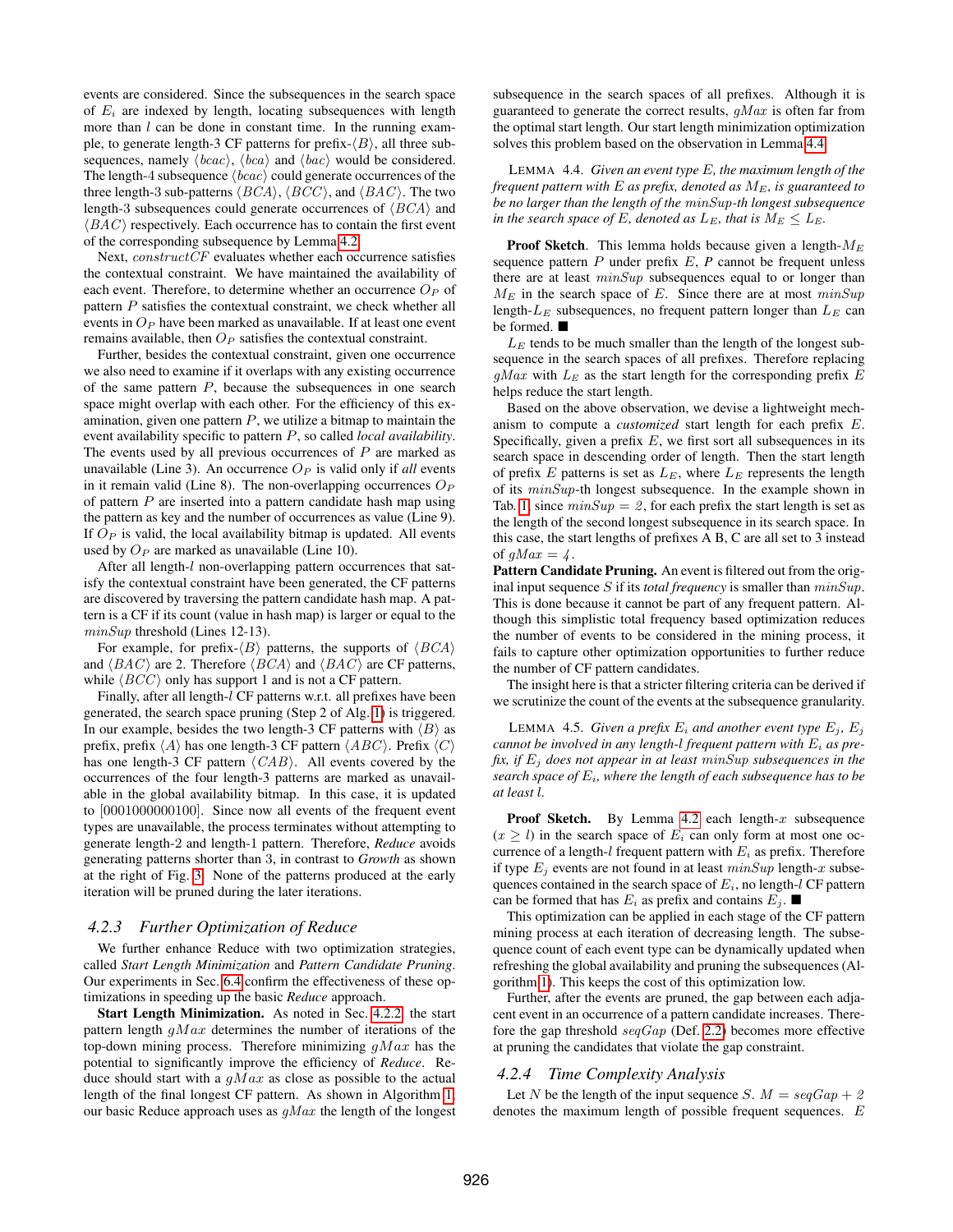denotes the number of unique events.  $minSup$  denotes the minimum support threshold. One length-M occurrence can generate  $C_{M-1}^{M-2} = (M - 1)$  length-(M-1) candidate sub-patterns. Generating each candidate takes  $O(M - 1)$ . Since the input sequence has no more than  $N$  length- $M$  occurrences, the time complexity of generating all length- $(M-1)$  sub-patterns from length- $M$  sequences is  $N(M-1)^2$ . Similarly, generating length-(M-2) sub-patterns from length-(M-1) sequences takes  $N(M-2)^2$ . Overall the time complexity of generating all sub-pattern candidates (from length- $M - 1$  to length-1) is  $\frac{NM(M+1)(2M+1)}{6}$ .

Discovering frequent sub-patterns out of these candidates requires one scan of all candidates. So the time complexity depends on the total number of candidate frequent sequences. Given length *l*, the number of length-*l* sequence candidates is  $O(\frac{N}{minSupp})$  in the worst case. Therefore, the total number of candidates from length-M to length-1 pattern is  $O(\frac{NM}{minSup}).$ 

The time complexity of updating the event availability depends on the number of occurrences and the length of each occurrence. Since  $S$  cannot have more than  $N$  length-M occurrences, event availability update for all length-M sequences takes at most NM . In the worst case event availability update has to be conducted on all occurrences of all patterns from length- $M$  to length-1. In total, it takes  $O(\frac{NM(M+1)}{2})$ .

In general,  $\int_a^b$  the total time complexity of Reduce is  $O(\frac{NM(M+1)(2M+1)}{6} + \frac{NM}{minSup} + \frac{NM(M+1)}{2})$ ). Therefore, it is linear in the length of the input sequence, while the Growth strategy adapted from the literature is shown to have a time complexity quadratic in both the sequence length and the number of event types.

## <span id="page-7-0"></span>4.3 CO Candidate Generation

In this section we show how to produce the infrequent patterns as the CO candidates from each sequence. By extending the Reduce strategy the CO candidates are produced during the CF pattern mining process almost for free. It avoids the mining of the input sequence twice.

As described in Sec. [4.2,](#page-4-0) Reduce recursively constructs shorter patterns in descending order from length-(gMax-1) to length-1. In the iteration of mining length- $L$  patterns, after producing the CF patterns, we also maintain *infrequent patterns* with local support no larger than  $cntThr$  (Def. [2.5\)](#page-2-2). It is straightforward. As shown in Sec. [4.2.2,](#page-5-0) in each iteration Reduce stores all possible patterns in a hash map with the pattern as the key and the number of subsequences containing the occurrences of this pattern as value. Therefore, the infrequent patterns are *naturally* discovered almost for free when Reduce scans the candidate hash map to find CF patterns. Namely, a pattern is infrequent if its value in the hash map is no larger than the  $cntThr$  threshold. Furthermore, as shown in Sec. [4.2.2,](#page-5-0) when producing the occurrence of each pattern, Reduce already evaluates whether the occurrence satisfies the contextual constraint. Therefore, the captured infrequent patterns must meet the contextual constraint. This way, Reduce not only detects CF patterns but also generates the infrequent CO candidates.

Note this simplistic CO candidate generation method relies on our important observation on the search space of the CO patterns as shown below.

## <span id="page-7-2"></span>LEMMA 4.6. *Given a sequence* S*, the search space constructed for mining CF patterns is sufficient to mine all CO patterns.*

PROOF. By the definition of CO (Def. [2.5\)](#page-2-2), a CO pattern  $Q$  is a sub-pattern or a different event type permutation of a CF pattern *P*. Therefore,  $\forall$  event type  $E_i \in Q$ ,  $E_i \in P$ . Therefore, each  $E_i$  $\in Q$  is guaranteed to be a frequent event type. Therefore, using the search space constructed only based on the frequent event types will not miss any CO. Lemma [4.6](#page-7-2) is proven.  $\Box$ 

# <span id="page-7-1"></span>5. MINING CONTEXTUAL OUTLIER PAT-TERNS

Next, we present our outlier pattern detection approach, which generates *contextual outlier* (CO) patterns for each sequence S. Leveraging the property of our top-down Reduce strategy, we show that the length-L CO patterns are discovered in the same iteration as mining length-L CF patterns. This effectively solves the complication caused by the interdependence between CF patterns and CO patterns. By the contextual constraint if an occurrence  $O_Q$  of  $Q$  is a sub-occurrence of an outlier super-pattern  $P$ , it should not be counted to the support of Q when mining CF patterns. That is, the mining of the CF patterns also relies on the CO patterns.

<span id="page-7-3"></span>LEMMA 5.1. *Given any length-*L *pattern* Q*, if* Q *is an CO, then it can be discovered immediately after Reduce produces the length-*L *CF patterns.*

PROOF. By the definition of CO (Definition [2.5\)](#page-2-2), a length-L infrequent pattern  $Q$  is a candidate CO only if  $Q$  is a sub-pattern of CF pattern longer than it or a different permutation of a CF pattern that has the same length with  $Q$ . Therefore, once an infrequent length- $L$  pattern  $Q$  is acquired, we can immediately determine whether it has a chance to be a CO, because all CF patterns with length  $\geq L$  have already been found in the top-down mining process of Reduce. The CF patterns discovered in the future will not turn  $Q$  into a CO. Lemma [5.1](#page-7-3) is proven.  $\Box$ 

Therefore, by Lemma [5.1](#page-7-3) the CO pattern mining can be interleaved with each iteration of the CF pattern mining. That is, after the length- $L$  CF patterns are produced, the length- $L$  CO patterns are mined based on the CF patterns produced so far and the length-L CO candidates. Once an infrequent CO candidate is acquired, we determine immediately whether it is a CO pattern. An infrequent length-L CO candidate will be discarded immediately if it is confirmed not to be a CO, since it will not have chance to be a CO anymore in the future iteration. This significantly reduces the number of CO candidates to be maintained in each iteration.

Next, we show how producing length- $L$  CF and CO patterns in one iteration solves the complication caused by the interdependence between CF patterns and CO patterns. After the length-L CO patterns are mined, the events used by the occurrences of the CO patterns are marked as unavailable. Then when mining the length-*(L-1)* contextual patterns in the next iteration, the contextual constraint can be simply evaluated based on the event availability using the strategy described in Sec. [4.2.2.](#page-5-0) This is because by Definition [2.3](#page-2-1) the contextual support of length-*(L-1)* patterns are influenced only by the CF and CO patterns with length  $\geq L$ , while all events that are used by such CF and CO patterns have already been marked as unavailable.

Similarly, the event availability-based pruning (Lemma [4.3,](#page-5-1) Sec. [4.2.2\)](#page-5-0) can be equally applied here to prune the search space of contextual patterns. The subsequences that do not contain any available event are discarded immediately from the search space.

## 5.1 Discovering CO with Inverted Index

To discover CO patterns from the CO candidates, we have to examine each CO candidate Q to see whether there is a CF pattern P that is a super-pattern or a different event type permutation of Q. A naive solution will be comparing Q against each CF pattern in the CF pattern list. This tends to be expensive, especially when the number of CO candidates and CF patterns is large.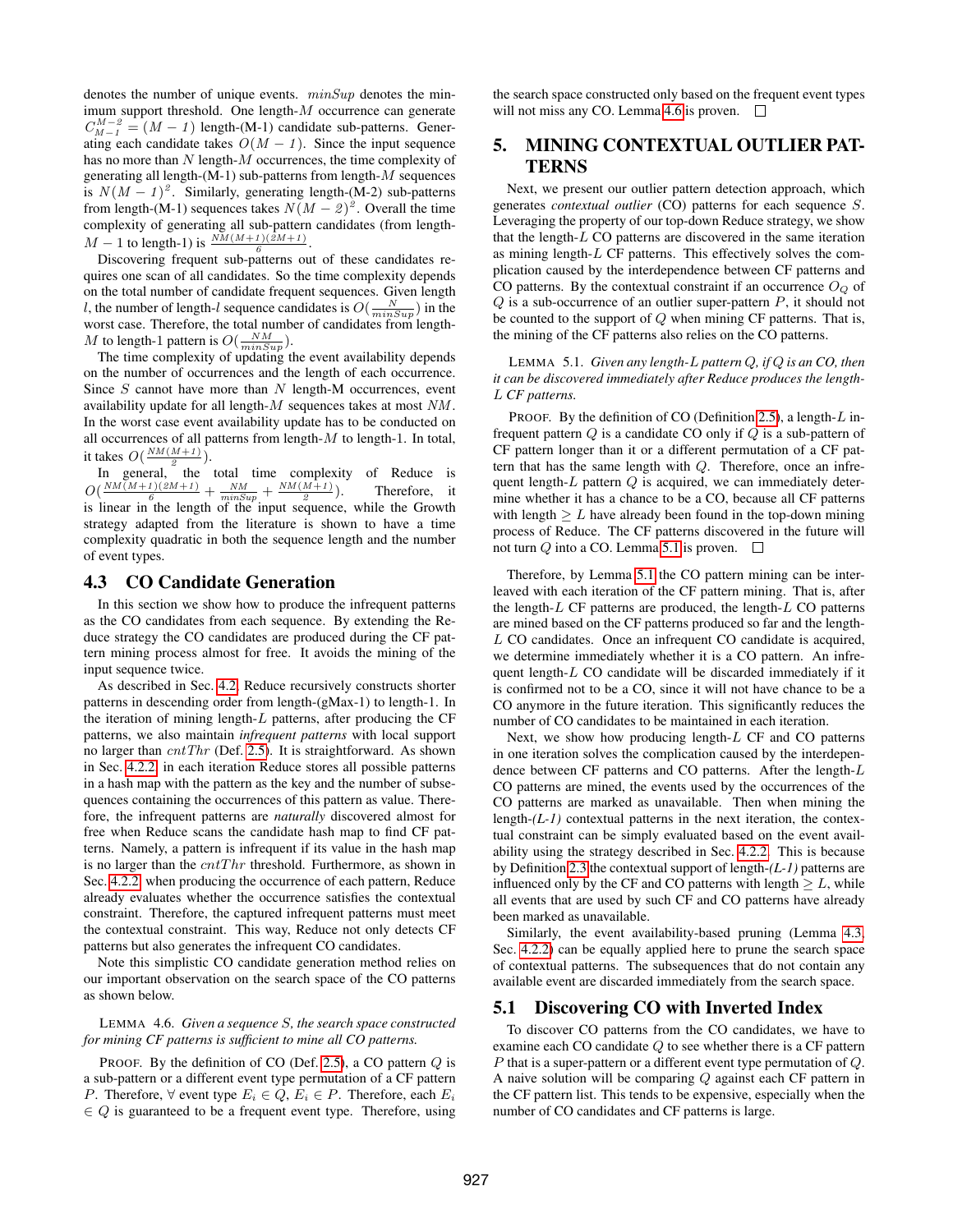To accelerate this process, we build an *inverted index* on the existing CF patterns. Given a CO candidate Q, the inverted index assists Reduce to quickly discover a small subset of CF patterns that are sufficient to prove if  $Q$  is a CO.

Build Index. We first show how to build an inverted index on the CF patterns stored in the CF pattern list CF. The inverted index is a HashMap with the event type  $E$  as key and a bitmap as value. This bitmap records what patterns event type  $E$  is involved in. Thus, each bit in it corresponds to one CF pattern. If one type  $E$  event is involved in the *i*-th pattern of the CF pattern list denoted as  $CF[i]$ , the  $i$ -th bit in the bitmap is set to "1". Otherwise, it is set to "0".

<span id="page-8-0"></span>

#### Figure 5: Inverted Index on CF Patterns

Fig. [5](#page-8-0) shows an example of an inverted CF pattern index. The CF patterns with IDs 1 and 2 both contain "A" event. Therefore, the first and second positions of A's bitmap are set to 1, while the third position corresponding to the CF pattern with ID 3 is set to 0. The bitmaps of  $B$  and  $C$  are constructed in the same fashion.

Index-based CO candidate Examination. Next, we show how to use the inverted index to efficiently determine whether a pattern Q is a CO. To do this, we first get the bitmaps corresponding to the event types in Q using the inverted index, denoted as  ${B_1, B_2, \ldots, B_m}$ , where  $B_i$  (  $1 \leq i \leq m$ ) represents the bitmap of event type  $E_i$  in Q. Then we generate a new bitmap  $B_n$  by bit operation:  $B_n = B_1 \& B_2 \& \dots \& B_m$ . If the *i*-th bit of  $B_n B_n[i]$ is "0", then it is not necessary to examine the corresponding  $i$ -th pattern in the CF pattern list  $\mathbb{CF}[i]$  when evaluating whether  $Q$  is a CO as shown in Lemma [5.2.](#page-8-1)

<span id="page-8-1"></span>LEMMA 5.2. *Given the bitmap*  $B_n = B_1 \& B_2 \& \dots \& B_m$ *, if*  $B_n[i] = 0$ , then  $\mathbb{CF}'$  is sufficient to prove whether Q is a CO, where  $CF' = CF \setminus \{CF[i]\}.$ 

PROOF. As shown in Def. [2.5,](#page-2-2) an infrequent pattern  $Q$  is a CO only if either it is a sub-pattern or a different permutation of one CF pattern. In both cases, the corresponding CF patterns that Q violate must include all event types that Q contains. Therefore, to determine whether  $Q$  is a CO, we only have to examine the CF patterns that contain all event types in Q. Since  $B_n[i] = 0$ ,  $\exists E_j \in Q: E_j \notin \mathbb{C}F[i]$ . Therefore, it is not necessary to evaluate  $\mathbb{CF}[i]$ . Lemma [5.2](#page-8-1) is proven.  $\Box$ 

By Lemma [5.2,](#page-8-1) a CF pattern in the CF pattern list is potentially a super-pattern or a different permutation of Q only if its corresponding bit in  $B_n$  is "1". When evaluating whether  $Q$  is a CO pattern, only these CF patterns have to be examined. This significantly speeds up the CO pattern detection process.

In the example shown in Fig. [5,](#page-8-0) given an infrequent pattern  $Q = \langle ABB \rangle$ , we first get the two bitmaps  $B_A = [110]$  and  $B_B =$  $[101]$  for event types "A" and "B" from the inverted index. Then bitmap  $B_n$  is computed as  $B_n = B_A \& B_B = [100]$ . Only the first bit is set to "1' in  $B_n$ . Therefore, only the first pattern in the CF pattern list, namely  $\langle ABAB \rangle$ , contains all event types in Q and hence should be contrasted against Q.

# 6. EXPERIMENTAL EVALUATION

We experiment with both real-world and synthetic datasets. The results of the synthetic data experiments confirm the efficiency of Reduce in handling datasets with a rich variety of characteristics.

*Real Datasets.* We experiment with two real datasets: logs from a mobile app that tracks driver behavior (used in our previous examples) and the lighting dataset that contains network messages exchanged between the lighting devices and the servers in a city environment. These datasets are confidential datasets from our industry collaborators. The collaborators are interested in finding anomalies in their systems to capture software bugs and faulty devices.

The log file dataset is obtained from 10,000 devices ( $|D|$  = 10,000) with 1,790 types of events ( $|E| = 1790$ ). The event types are classified into three categories, namely information, warning, and error. The average length of each sequence is 34,097 with the longest being 100,000 events.

The lighting dataset is obtained from 283,144 lighting devices  $(|D| = 283, 144)$  with 13 types of events  $(|E| = 13)$ . The average length of each sequence is 456.

*Synthetic datasets*. We generated sequence data with various properties to evaluate the efficiency of our *Reduce* strategy. We design a new sequence generator that is able to control the key properties of the generated sequence datasets as listed in Tab. [2.](#page-8-2)

<span id="page-8-2"></span>Table 2: Input Parameters to Sequence Data Generator.

| Symbol | Description                             |
|--------|-----------------------------------------|
|        | Number of devices (Number of sequences) |
| S      | Average length of sequences             |
| E      | Number of event types                   |
| F      | Number of frequent patterns             |
|        | Number of outliers                      |
|        | Average length of frequent patterns     |
| P.     | noise rate                              |

Experimental Setup. Since the generation of the contextual patterns for each sequence is independent of other sequences, contextual pattern mining is amenable to parallel processing. Therefore we leverage a distributed computing platform to mine CF patterns. The experiments are run on a Hadoop cluster with one master node and 24 slave nodes. Each node consists of 4 x 4 AMD 3.0GHz cores, 32GB RAM, and 250GB disk. Each node is configured with up to 4 map and 4 reduce tasks running concurrently. Note the reason for using a distributed computing platform to mine CF patterns is simply to speed up the process of our experimental evaluation. It does not effect the performance gain of our proposed strategy over the baseline. All code used in our experiments including the sequence generator is available at GitHub: https://github.com/OutlierDetectionSystem/TOP.

Algorithms. We evaluate (1) *Growth (G)*: the traditional growthbased mining strategy adapted to mine CF patterns (Sec. [4.1\)](#page-3-1); (2) *Reduce (R)*: our proposed reduction-based strategy (Sec. [4.2\)](#page-4-0).

Metrics. First, we evaluate the effectiveness of our contextual pattern semantics in detecting outliers by measuring the number of detected true outliers (*NTO* for short) and precision. Recall is also measured on the lighting dataset. Second, we measure the execution time averaged on each sequence of *Growth* and *Reduce* strategies. The *peak memory* usage is also measured.

Table 3: Effectiveness Evaluation.

<span id="page-8-3"></span>

| Methods    | Dataset         | Number of true outliers<br>(NTO) | Precision Recall |       |
|------------|-----------------|----------------------------------|------------------|-------|
| <b>TOP</b> | Log file        | 93                               | 58%              |       |
| Max        | Log file        | 47                               | 38%              |       |
| Closed     | Log file        | 35                               | 29%              |       |
| <b>TOP</b> | <b>Lighting</b> | 32                               | 97%              | 85.4% |
| Max        | Lighting        | 24                               | 77%              | 58.5% |
| Closed     | Lighting        | 19                               | 61%              | 46.3% |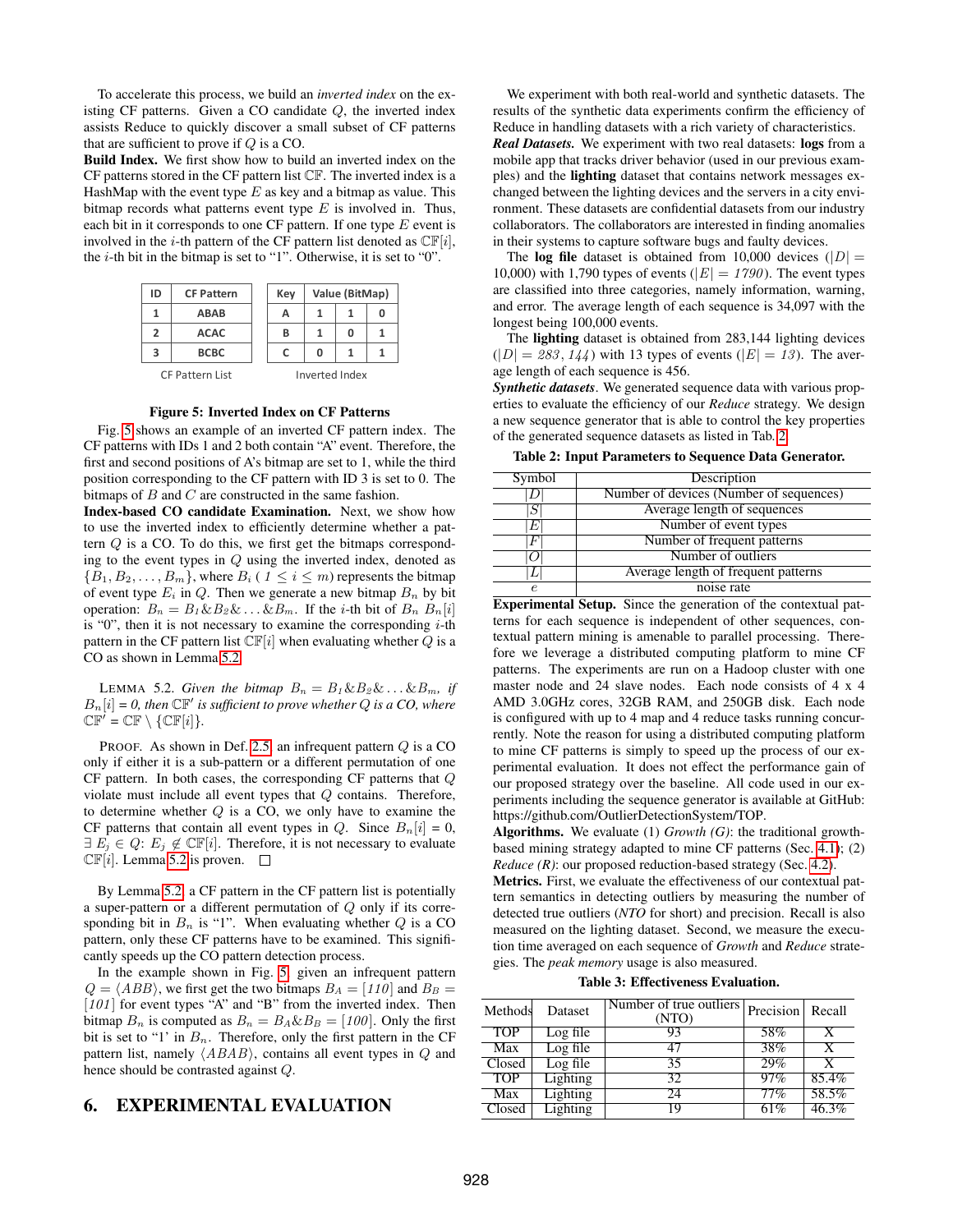<span id="page-9-0"></span>(INFO)carrier: XXX (INFO)server\_base\_url: XXX (INFO)aws\_region: XXX (INFO)language: XXX (INFO)locale: XXX (INFO)userid: unknown\_user (INFO)log file generation: int

<span id="page-9-1"></span>(INFO)carrier: XXX (INFO)log file generation: int (INFO)server\_base\_url: XXX (INFO)aws\_token: XXX (INFO)language: XXX (INFO)locale: XXX (INFO)userid: unknown\_user

(a) Typical Pattern (b) Outlier Pattern Figure 6: Example of CF & CO Patterns in Log File

## 6.1 Effectiveness Evaluation

We evaluate the effectiveness of our TOP system at detecting contextual outlier (CO) patterns by comparing against the maximal pattern mining [\[11,](#page-12-5) [12\]](#page-12-6) and closed pattern mining [\[13,](#page-12-3) [32\]](#page-12-4) semantics denoted as *Max* and *Closed*. We used our definition of COs on the frequent patterns produced by *Max/Closed*. The same sets of parameters are applied in all approaches (Log file data:  $minSup =$ 100,  $seqGap = 8$ ; Lighting data:  $minSup = 10$ ,  $seqGap = 8$ ).

NTO and Precision Evaluation. As shown in Table [3,](#page-8-3) TOP outperforms *Max* and *Closed* in both the number of detected true outliers (NTO) and precision on both datasets. The reason is that our contextual constraint enables TOP to effectively capture the CO outliers, because it never misses an infrequent sub-pattern outlier which violates its typical super-pattern because of the separation of its independent occurrences and the constrained sub-occurrences. This leads to the high NTO of TOP.

However, *Closed* erroneously considers almost all CO patterns as frequent patterns. On the other hand, *Max* blindly discards all patterns if its super-pattern is frequent. Therefore, it tends to miss the typical patterns and in turn the CO patterns that violate the missed typical patterns. Therefore, the NTOs of *Closed* and *Max* are both low.

Further, the contextual constraint also ensures the high precision of TOP for two reasons. First, it does not generate false typical patterns, because it will not consider a pattern to be a CF pattern if it mostly occurs as part of a super-pattern. Second, the detected COs are guaranteed to be independent pattern occurrences. The precision of *Closed* is low, because *Closed* incorrectly reports some of the sub-patterns of the typical patterns as typical, which only occur as part of their super-patterns and hence should be suppressed. The outlier patterns that violate these false typical patterns tend to be false alarms. The precision of *Max* is better than *Closed*, although it is lower than TOP. In *Max* many false alarms are produced from the typical sub-patterns suppressed by their frequent super-patterns, because the events in these sub-patterns are erroneously used to construct infrequent violation outliers.

Compared to *Closed*, *Max* is more effective in capturing CO, because it will not mis-classify a CO as a frequent pattern. Therefore, *Max* has relatively higher NTO than *Closed*.

In particular, for the log file dataset, manual analysis by the developers of the logging software revealed that 58% were surprising, or likely indicative of an issue or faulty devices. As an example of one issue that was found, the entries shown in Fig. [6\(a\)](#page-9-0) are common on most devices, and happen at initialization time in the displayed order. Surprisingly, one device reported the pattern shown in Fig. [6\(b\).](#page-9-1) In this case, further analysis revealed an unexpected anomaly in the logging code itself, which the developers of the logging code subsequently fixed. Several other issues, including application crashes, were also identified via this analysis.

Although in this case TOP has a lower precision compared to the Lighting data, we find this still encouraging given the complex interactions and state transitions represented in these log files. First,

in the mobile app multiple threads were performing independent actions writing to the log at the same time, which usually but not always happens in a certain order. Second, versions of the app that ran on only a few devices had a different sequence of log events.

As shown in Table [3,](#page-8-3) the NTO and precision of Max/Closed are much lower than TOP for the reasons described above.

As for the Lighting data, the manual evaluation by domain experts shows that TOP achieves almost perfect results. This is because Lighting contains only 13 event types with relatively regular input sequences. This reduces the chance of getting false outliers. Here, TOP continuously outperforms Max and Closed for the same reasons described above.

Recall Evaluation. We evaluate the Recall on 100 input sequences selected from the lighting dataset. This subset includes all 35 sequences that were found to contain outlier patterns by at least one of the three methods in the above evaluation. Other sequences were randomly picked from the dataset. The ground truth outliers were labeled by non-expert labelers who were given the business rules provided by the domain experts. In total, we identified and then labeled 41 outlier patterns.

As shown in Table [3,](#page-8-3) our TOP significantly outperforms Max and Closed, because TOP discovers much more true outliers than Max and Closed.

## 6.2 Efficiency Evaluation on Real Data

We investigate how the input parameters including  $minSup$ (Fig. [7\)](#page-10-2) and  $seqGap$  (Fig. [8\)](#page-10-2) influence the performance of Reduce using both the log file and Lighting datasets. The parameters are fixed as  $minSup = 100$  seqGap = 10 unless otherwise specified.

When varying  $minSup$ , Reduce is at least 13 and 199 times faster than Growth w.r.t. the log file and the Lighting datasets as shown in Figs. [7](#page-10-2) and [9.](#page-10-3) Further, Reduce uses less memory than Growth in all cases. This demonstrates the advantages of the topdown strategy adopted by Reduce. Namely, it avoids producing shorter patterns that eventually get pruned. This saves both the processing time and memory usage.

When varying  $seqGap$ , Reduce outperforms Growth by up to 29x and 266x in processing time w.r.t. the log file data and the Lighting data as shown in Figs. [8](#page-10-2) and [10.](#page-10-3) As  $seqGap$  increases, both Reduce and Growth use more CPU time and memory. The processing time of Reduce increases faster than Growth, because larger seqGap enlarges its search space due to its top-down strategy. Even in the worst case Reduce outperforms Growth by 9x and 68x. Furthermore, when  $seqGap$  increases to 12, Growth fails due to out-of memory errors in the Lighting dataset case because of the large number of short patterns produced in the bottom up mining process. In the log file dataset case, the memory usage of Growth increases significantly when  $seqGap$  reaches 12 and then fails when  $seqGap$  grows.

## 6.3 Efficiency Evaluation on Synthetic Data

We generate 10 synthetic datasets to evaluate how Growth and Reduce perform on datasets with varying characteristics such as varying the number of event types and the average pattern length. The parameters utilized to generate these synthetic datasets are set to  $|D| = 200$ ,  $|S| = 100,000$ ,  $|E| = 2000$ ,  $|F| = 2000$ ,  $|O| = 400$ ,  $|L| = 20$  except for varying the corresponding dataset properties. The input parameters are set to  $minSup = 20$ ,  $seqGap$ = 20, because these parameters are effective in capturing outliers. The results are shown in Fig. [11.](#page-11-0)

Varying Sequence Lengths. Fig. [11\(a\)](#page-11-1) demonstrates the results of varying sequence lengths from 10,000 to 50,000. As shown in Fig. [11\(a\),](#page-11-1) Reduce consistently outperforms Growth up to 30x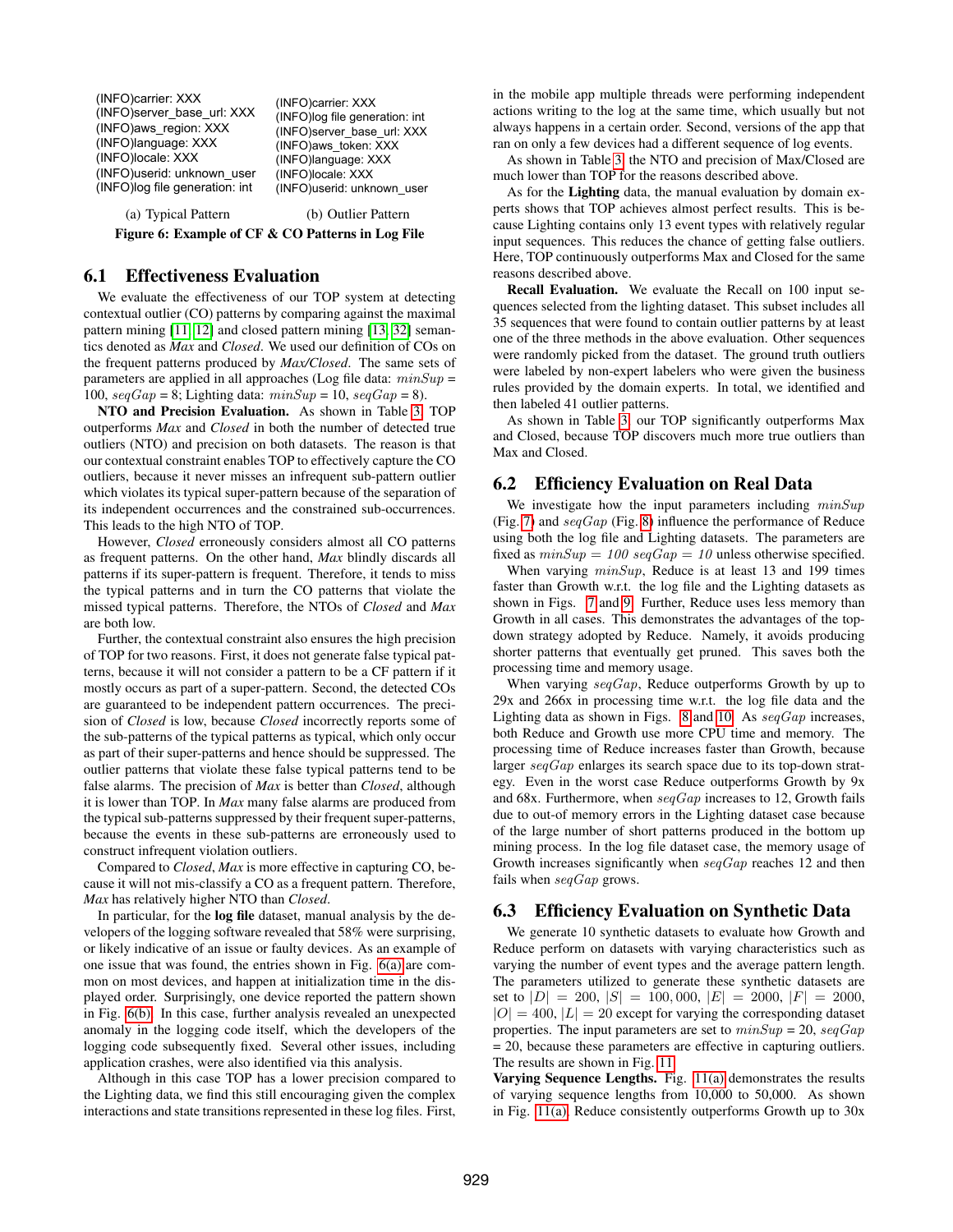<span id="page-10-2"></span>



<span id="page-10-3"></span>

Figure 9: Varying Minimum Support on Lighting Dataset

(note logarithmic time scale). The longer the sequences are, the more Reduce wins. This confirms that our top-down Reduce strategy performs well when handling long sequences. Even when the sequence length is as a very small value such as 10, Reduce is still about 2x faster than Growth (not shown in the figure).

Varying Number of Event Types. Fig. [11\(b\)](#page-11-2) shows the results when varying the number of event types  $|E|$  from 1000 to 5000. To ensure each event type can form frequent patterns in each sequence,  $|F|$  is set to 5000 and  $|L|$  is set to 50. Again Reduce continuously outperforms Growth-based methods by at least 80x in all cases. In particular when  $|E|$  increases to the largest number of event types (5000), Reduce is 126x faster than Growth. This shows that Reduce scales better than Growth also in the number of event types.

Varying Pattern Lengths. Fig. [11\(c\)](#page-11-3) represents the results when varying average pattern lengths. Reduce outperforms Growth up to 131x. Furthermore, as shown in Fig. [11\(c\),](#page-11-3) Reduce is not sensitive to the pattern length. On the contrary, the processing time of Growth increases dramatically as the pattern length gets larger. Worst yet, Growth runs out of memory when the average pattern length is 100. The increasing processing time of Growth results from both its growth-based pattern generation step and its backward filtering step. The pattern generation of Growth is a *recursive process* that continuously grows the patterns from length-1 patterns to the longest possible patterns. As the average pattern length gets larger, a large number of shorter patterns will be generated in the growth process. This substantially increases the processing time. Furthermore, this also increases the costs of backward filtering, since now it has more patterns to examine.

In conclusion, Reduce consistently outperforms Growth by 2 orders of magnitude under a rich variety of data properties.

## <span id="page-10-1"></span>6.4 Evaluation of Reduce Optimizations

Then, we evaluate the effectiveness of the two optimizations of Reduce, namely *start length minimization* and *pattern candidate pruning*. Due to space constraints we only report the results on the log file dataset. Here  $seqGap$  is varied, since Reduce is sensitive to  $seqGap$  based on our complexity analysis (Sec. [4.2.4\)](#page-6-1).







We compare (1) *Both OPT*: full-fledged Reduce with both optimizations; (2) *No OPT*: Reduce without any optimization; (3) *Length Minimization*: Reduce with only start length minimization; (4) *Candidate Pruning*: Reduce with only pattern candidate pruning. As shown in Fig. [12\(a\),](#page-11-4) compared to Reduce without any optimization, the start length minimization cuts nearly 10% of the total processing time, while the pattern candidate pruning cuts nearly 20% of the time. The two optimizations together cut the total processing time by up to 30%. Specifically, the start length minimization effectively minimizes the length of the patterns that Reduce starts to mine in the top down process. Therefore it minimizes the search space of Reduce. The candidate pruning strategy improves the performance of Reduce, because it continuously prunes the pattern candidates during the top down mining process.

## 6.5 Evaluation of Inverted Index.

We compare our inverted index-based CO discovery method with a baseline method that does not use an index when evaluating if a CO candidate violates a CF pattern. Again we measure the average processing time over each input sequence. In the experiment, we vary both the  $minSup$  and  $seqGap$  parameters. Due to space constraints we only report the results on the log file dataset.

As shown in Fig. [13\(a\),](#page-11-5) our inverted index-based approach outperforms the baseline by 9x to 101x. The reason is that with the help of the inverted index our method only needs to compare each CO candidate against a small subset of CF patterns, while the baseline has to compare each CO candidate against all CF patterns. In particular, when varying  $minSup$ , the smaller the  $minSup$  is, the more our index-based method wins as shown in Fig. [13\(a\).](#page-11-5) This is because a large number of CF patterns will be generated when  $minSup$  is small. For the same reason, the processing times of both methods increase when minSup gets smaller. Fig. [13\(b\)](#page-11-6) shows the results when varying  $seqGap$ . As  $seqGap$  increases, the processing times of both methods increase, because more CF patterns will be generated with a larger  $seqGap$ .

# <span id="page-10-0"></span>7. RELATED WORK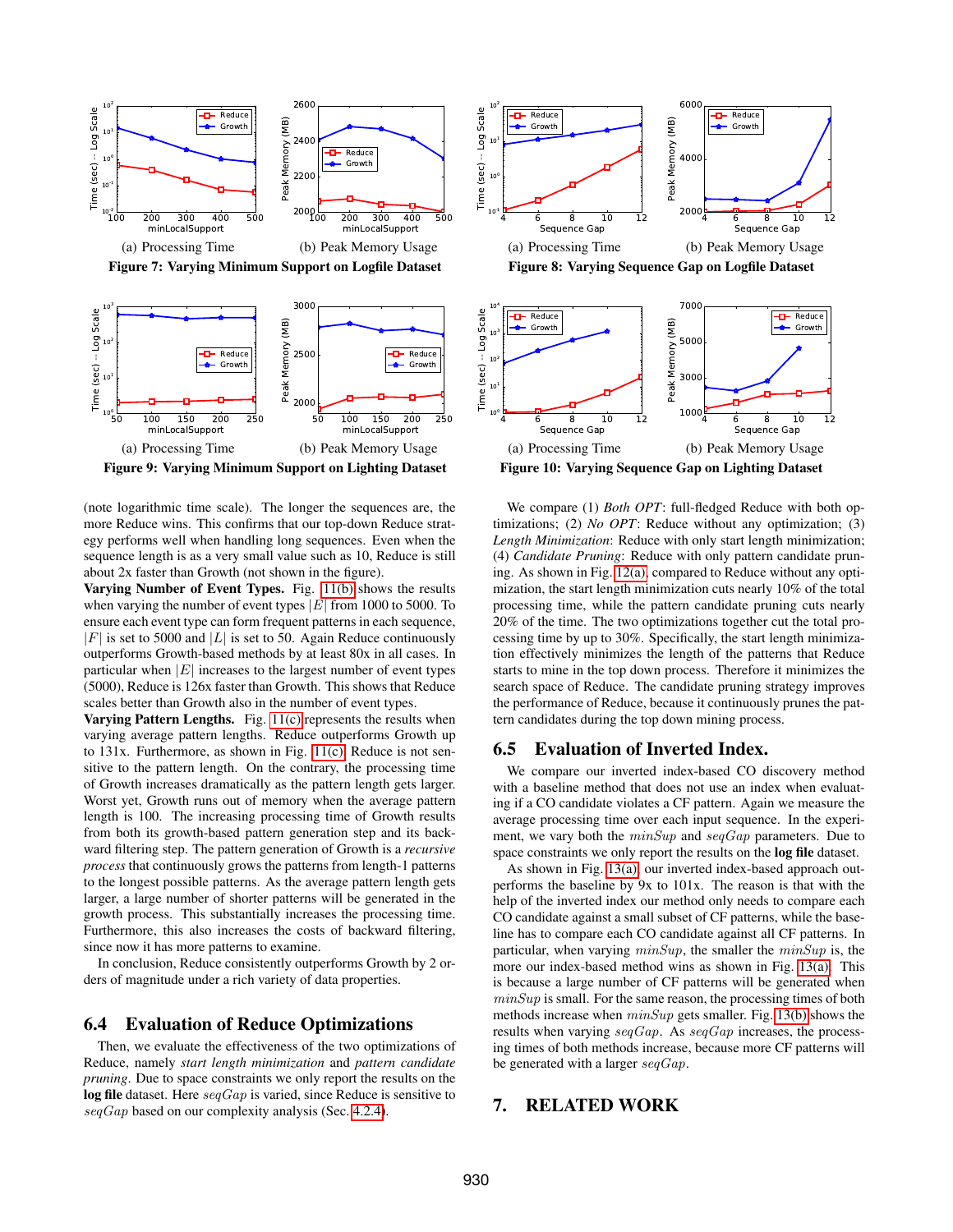<span id="page-11-1"></span><span id="page-11-0"></span>

<span id="page-11-5"></span><span id="page-11-2"></span>

<span id="page-11-6"></span>Figure 13: Evaluation of Inverted Index.

Frequent Pattern Mining Semantics. Existing semantics [\[3,](#page-12-2) [29,](#page-12-9) [15,](#page-12-10) [16,](#page-12-11) [37,](#page-12-12) [4\]](#page-12-13) determine whether a pattern is frequent purely based on the number of its occurrences. As already noted in Sec. [1](#page-0-1) and Sec. [2.2.1,](#page-2-5) directly applying the existing pattern mining semantics [\[3,](#page-12-2) [29,](#page-12-9) [15,](#page-12-10) [16,](#page-12-11) [37,](#page-12-12) [4,](#page-12-13) [9,](#page-12-14) [14,](#page-12-21) [36,](#page-12-22) [22,](#page-12-23) [28,](#page-12-24) [13,](#page-12-3) [32,](#page-12-4) [35,](#page-12-15) [11,](#page-12-5) [12,](#page-12-6) [26\]](#page-12-16) to detect typical patterns does not adequately capture outlier patterns, because they do not distinguish between an independent occurrence of a pattern Q and its occurrence as part of some frequent super-pattern P.

Frequent Pattern Mining Algorithms. Frequent pattern mining was first proposed in [\[3\]](#page-12-2) to mine typical purchase patterns from a customer transaction dataset. Two Apriori-based mining algorithms, namely AprioriSome and AprioriAll were proposed in [\[3\]](#page-12-2) to reduce the search space of frequent patterns. Since then, techniques have been proposed such as GSP [\[29\]](#page-12-9), FreeSpan [\[15\]](#page-12-10), PrefixSpan [\[16\]](#page-12-11), SPADE [\[37\]](#page-12-12), SPAM [\[4\]](#page-12-13) and their extensions CM-SPADE, CM-SPAM [\[9\]](#page-12-14) to scale frequent pattern mining to large transaction datasets. In particular, PrefixSpan [\[16\]](#page-12-11) avoids multiple scans of the whole dataset while still utilizing the pruning capability of the Apriori property [\[1\]](#page-12-1). In this work, the *Growth* strategy leverages this idea and decomposes the mining process of our new CF pattern semantics into two steps. However, our experiment shows it performs significantly worse than our *Reduce* strategy.

Top-down Frequent Pattern Mining Approaches. In [\[25,](#page-12-25) [18\]](#page-12-26) top-down approaches were presented for frequent pattern mining. Given a dataset with  $n$  sequences, they first look at the patterns that occur in all n sequences, and then look at the  $n - 1$  sequence combinations out of the  $n$  sequence to mine the patterns that occur in all sequences of any such combination. This recursive process stops until reaching  $minSup$  sequence iteration, where  $minSup$  represents the support threshold. The idea stands in contrast to our Reduce strategy which constructs patterns from long to short. Further, this approach is efficient only when the dataset contains a small number of sequences, while our Reduce is shown to be efficient also in large scale sequence data.

Outlier Detection in Sequence Data. Although in [\[17,](#page-12-27) [33,](#page-12-28) [6\]](#page-12-29) the authors proposed methods to detect outliers from symbolic sequence datasets, in their work outliers are defined as input se<span id="page-11-4"></span><span id="page-11-3"></span>quences that are different from any other sequence based on distance measures such as edit distance, unlike our outlier patterns that correspond to finding abnormal patterns in each input sequence. In [\[7\]](#page-12-30), the authors surveyed some methods that identify anomalous subsequences within a long sequence [\[19,](#page-12-31) [20\]](#page-12-32) or identify a pattern in a sequence whose frequency of occurrences is abnormal [\[21,](#page-12-33) [24\]](#page-12-34). However, these methods all focus on time series data composed of numerical values instead of symbolic sequence data. Further, adapting these methods to symbolic sequence data cannot solve our problem of detecting infrequent patterns that violate the expected system behavior. First, in [\[19,](#page-12-31) [20\]](#page-12-32), the input sequences are first divided into *fixed* length segments. Each segment is assigned an anomaly score based on the similarity to the other segments. Obviously this strategy is not effective in detecting outlier patterns with various lengths. Second, in [\[21,](#page-12-33) [24\]](#page-12-34), the anomaly detection problem is defined as: given a short query pattern  $\alpha$ , a long test sequence  $t$ , and a training set of long sequences  $S$ , determine if the frequency of occurrence of  $\alpha$  in t is anomalous with respect to frequency of occurrence of  $\alpha$  in S. In our work, we instead focus on automatically discovering all outlier patterns without requiring the users to specify candidate outlier patterns. Further, we do not assume a normal training set is given beforehand.

Gap Constraint. Besides the sequence gap constraint (Def [2.2,](#page-2-4) Sec. [2.2.1\)](#page-2-5) used in our TOP, there are other gap constraints in sequential pattern mining, such as the event gap constraint [\[5\]](#page-12-7). They all are applicable in our approach. In addition, gap constraint is also used in time series analysis [\[2,](#page-12-35) [8\]](#page-12-36) which different from the sequence data we focus on, is composed of continuous numerical values. In [\[2\]](#page-12-35), the gap constraint is used when measuring the similarity of two sub-sequences from two different time series. Given two sequences  $S$  and  $T$ , to determine whether  $S$  and  $T$  are similar, the small non-matching regions (so called gaps) in  $S$  and  $T$  are ignored. In addition, *time window* used in Dynamic Time Warping (DTW) [\[8\]](#page-12-36) also can be considered as one type of gap constraint. These constraints could potentially be adapted to our system.

## 8. CONCLUSION

In this work we design the TOP system for the effective discovery of abnormal sequence patterns from IoT generated sequence data. TOP features new pattern semantics called *contextual patterns*. It effectively solves the problem of existing pattern mining semantics that tend to miss the abnormal patterns violating the typical patterns. Further, we design novel top-down pattern mining strategy *Reduce* that naturally captures the context in which an outlier pattern occurs. This enables TOP to efficiently discover the outlier patterns by mining the sequence only once in contrast to the traditional pattern growth based mining strategy (*Growth*) that has to mine the sequence twice. Our experimental evaluation with real datasets demonstrates the effectiveness of our new semantics in capturing outlier patterns, and the efficiency of *Reduce* in discovering them.